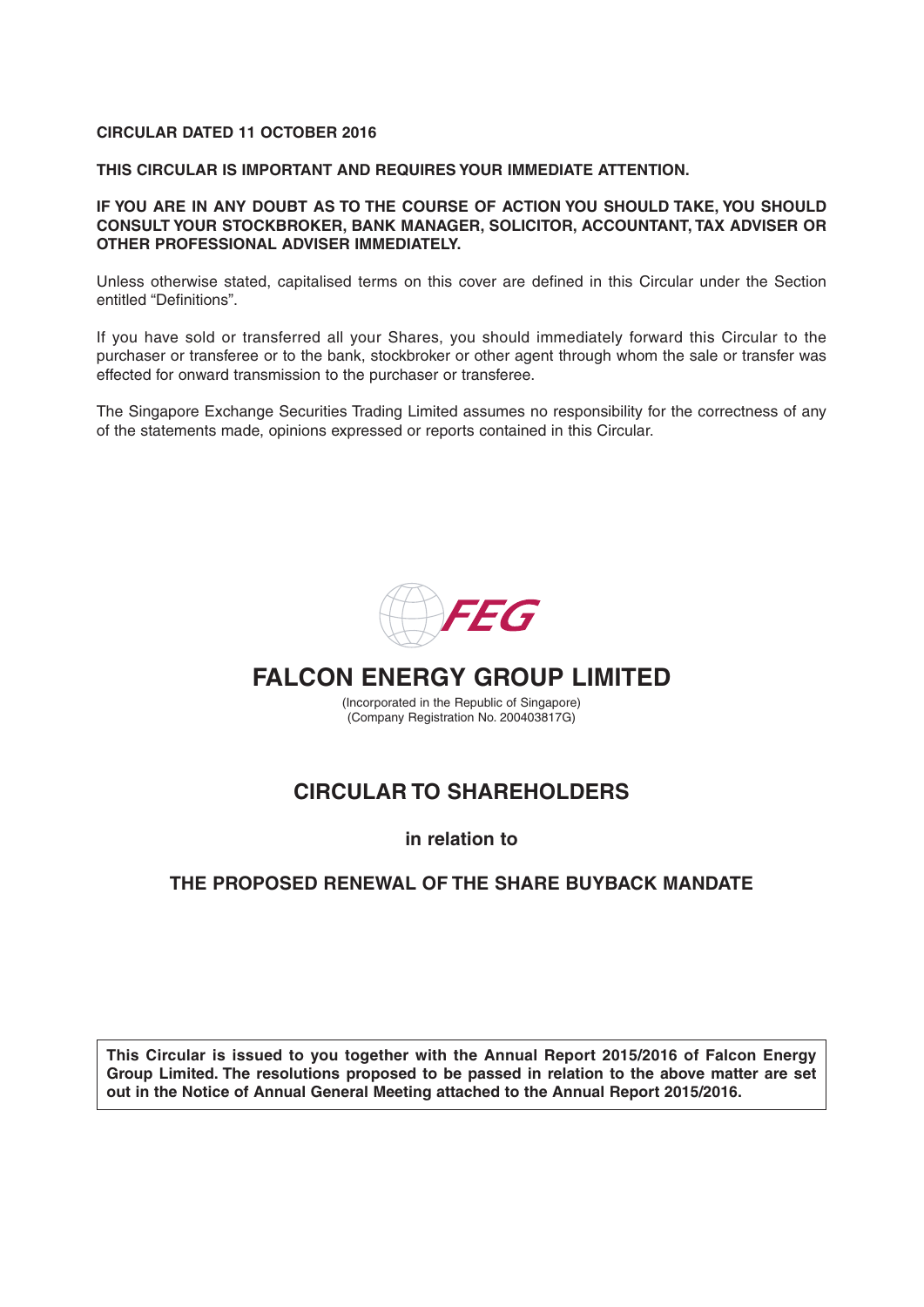# **CONTENTS**

## **PAGE**

| <b>LETTER TO SHAREHOLDERS</b> |                                                         |    |  |  |  |  |
|-------------------------------|---------------------------------------------------------|----|--|--|--|--|
| 1.                            |                                                         | 5  |  |  |  |  |
| 2.                            |                                                         | 5  |  |  |  |  |
| 3.                            |                                                         | 6  |  |  |  |  |
| 4.                            |                                                         | 9  |  |  |  |  |
| 5.                            |                                                         | 10 |  |  |  |  |
| 6.                            |                                                         | 10 |  |  |  |  |
| 7 <sub>1</sub>                |                                                         | 10 |  |  |  |  |
| 8.                            |                                                         | 16 |  |  |  |  |
| 9.                            |                                                         | 18 |  |  |  |  |
| 10 <sub>1</sub>               | INTERESTS OF THE DIRECTORS AND SUBSTANTIAL SHAREHOLDERS | 19 |  |  |  |  |
| 11.                           |                                                         | 19 |  |  |  |  |
| 12.                           |                                                         | 20 |  |  |  |  |
| 13.                           |                                                         | 20 |  |  |  |  |
| 14.                           |                                                         | 20 |  |  |  |  |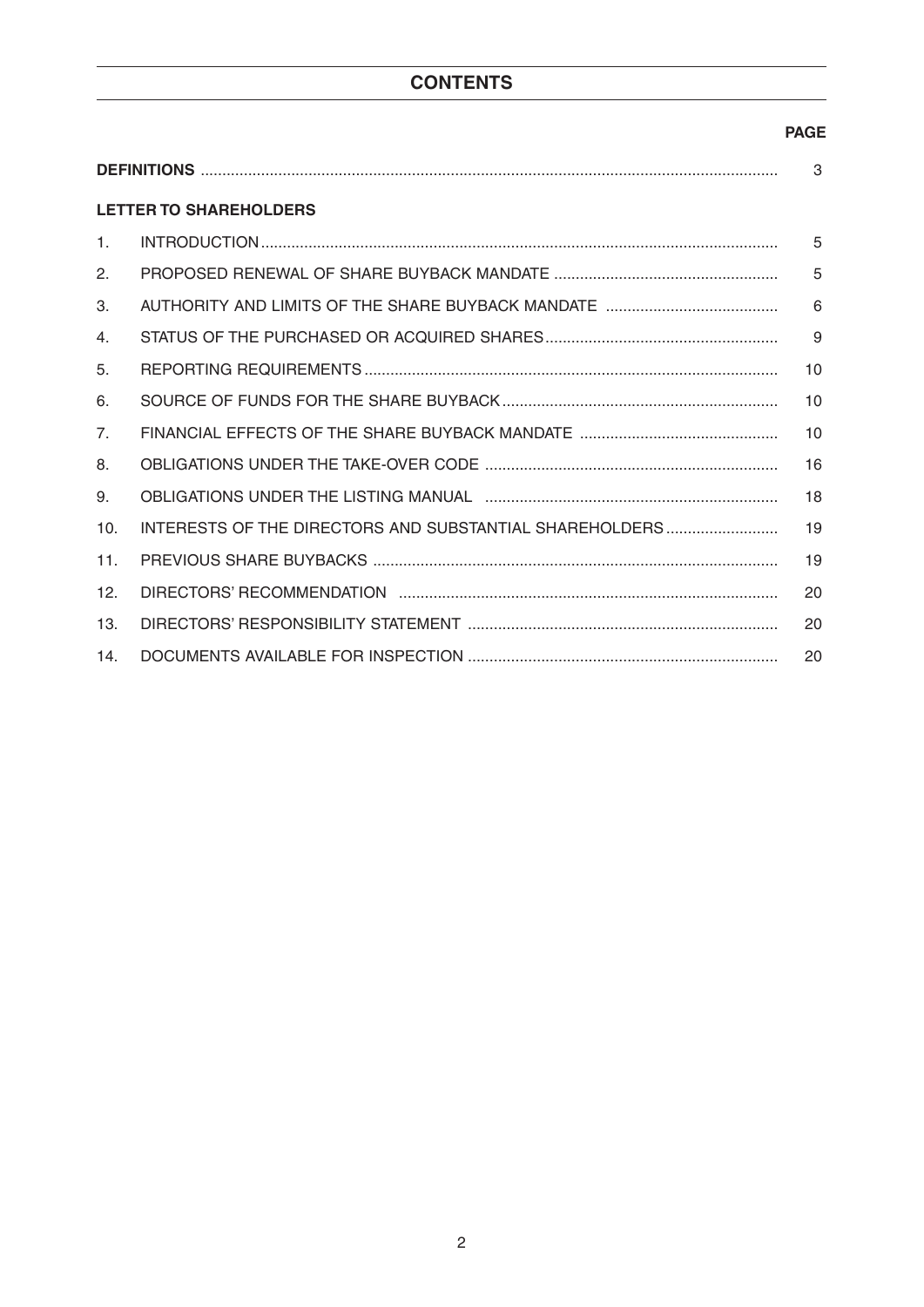# **DEFINITIONS**

The following definitions shall apply throughout unless otherwise stated in this Circular:

| <b>Companies, Organisations, Persons and Agencies</b> |    |                                                                                                                                                                                                                                                                   |  |  |  |  |  |
|-------------------------------------------------------|----|-------------------------------------------------------------------------------------------------------------------------------------------------------------------------------------------------------------------------------------------------------------------|--|--|--|--|--|
| "CDP"                                                 |    | The Central Depository (Pte) Limited                                                                                                                                                                                                                              |  |  |  |  |  |
| "Company"                                             |    | Falcon Energy Group Limited                                                                                                                                                                                                                                       |  |  |  |  |  |
| "Group"                                               |    | The Company and its subsidiaries                                                                                                                                                                                                                                  |  |  |  |  |  |
| "SGX-ST"                                              |    | Singapore Exchange Securities Trading Limited                                                                                                                                                                                                                     |  |  |  |  |  |
| General                                               |    |                                                                                                                                                                                                                                                                   |  |  |  |  |  |
| "AGM"                                                 |    | The annual general meeting of the Company                                                                                                                                                                                                                         |  |  |  |  |  |
| "Board"                                               |    | The board of directors of the Company                                                                                                                                                                                                                             |  |  |  |  |  |
| "Circular"                                            |    | This circular to Shareholders dated 11 October 2016                                                                                                                                                                                                               |  |  |  |  |  |
| "Companies Act"                                       |    | Companies Act (Chapter 50) of Singapore, as may be amended<br>or modified from time to time                                                                                                                                                                       |  |  |  |  |  |
| "Constitution"                                        |    | The constitution of the Company                                                                                                                                                                                                                                   |  |  |  |  |  |
| "Directors"                                           |    | The directors of the Company as at the date of this Circular or<br>at any or the relevant time (as the case may be)                                                                                                                                               |  |  |  |  |  |
| "Latest Practicable Date"                             |    | : 29 September 2016, being the latest practicable date prior to<br>the printing of this Circular                                                                                                                                                                  |  |  |  |  |  |
| "Listing Manual"                                      |    | The listing manual of the SGX-ST, as may be amended,<br>modified or supplemented from time to time                                                                                                                                                                |  |  |  |  |  |
| "Listing Rules"                                       |    | The listing rules of the SGX-ST as set out in the Listing Manual                                                                                                                                                                                                  |  |  |  |  |  |
| "Market Day"                                          |    | A day on which the SGX-ST is open for securities trading                                                                                                                                                                                                          |  |  |  |  |  |
| "NAV"                                                 |    | Net asset value                                                                                                                                                                                                                                                   |  |  |  |  |  |
| "Registrar"                                           |    | : The Registrar of Companies appointed under the Companies<br>Act and includes any Deputy or Assistant Registrar of<br>Companies                                                                                                                                  |  |  |  |  |  |
| "Related Expenses"                                    |    | : Has the meaning ascribed to that term in Section 3.4 of this<br>Circular                                                                                                                                                                                        |  |  |  |  |  |
| "Relevant Period"                                     |    | The period commencing from the date on which the last AGM<br>was held and expiring on the date the next AGM is or is<br>required by law to be held, whichever is the earlier, after the<br>date the resolution relating to the Share Buyback Mandate is<br>passed |  |  |  |  |  |
| "Securities Account"                                  |    | : The securities account maintained by a Depositor with the CDP<br>but does not include a securities sub-account                                                                                                                                                  |  |  |  |  |  |
| "Securities and Futures Act"                          | t. | Securities and Futures Act (Chapter 289) of Singapore, as may<br>be amended or modified from time to time                                                                                                                                                         |  |  |  |  |  |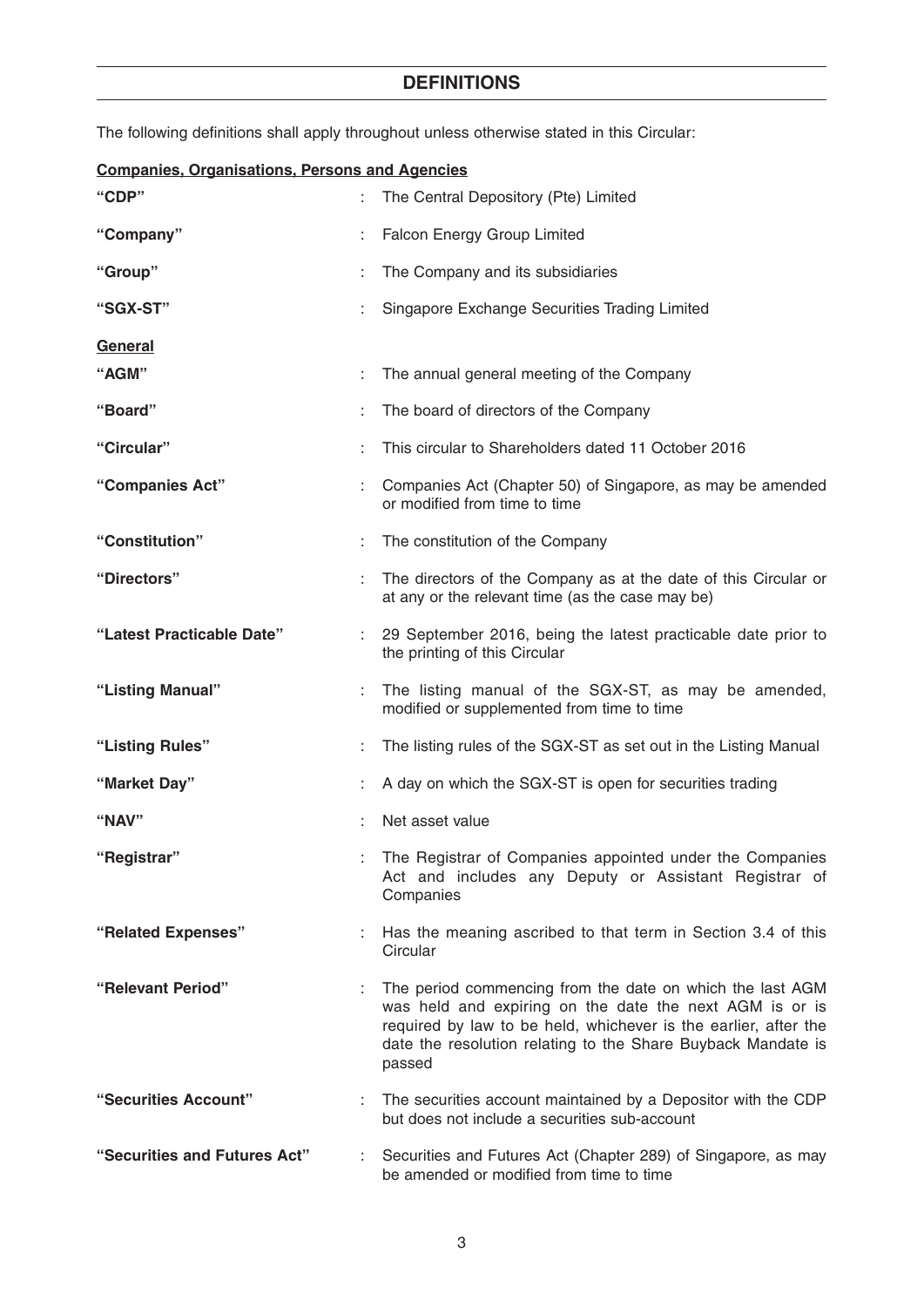## **DEFINITIONS**

| "Share Buyback Mandate"                        | A general mandate given by Shareholders to authorise the<br>Directors to purchase or otherwise acquire, on behalf of the<br>Company, Shares in accordance with the terms set out in this<br>Circular as well as the rules and regulations set forth in the<br>Companies Act and the Listing Manual |
|------------------------------------------------|----------------------------------------------------------------------------------------------------------------------------------------------------------------------------------------------------------------------------------------------------------------------------------------------------|
| "Shareholders"                                 | Registered holders of the Shares, except that where the<br>registered holder is the CDP, the term "Shareholders" shall,<br>where the context admits, mean the Depositors whose<br>Securities Accounts are credited with Shares                                                                     |
| "Shares"                                       | : Ordinary shares in the share capital of the Company                                                                                                                                                                                                                                              |
| "Substantial Shareholder"                      | A person who has an interest in one or more voting shares of a<br>company and the total votes attached to that share, or those<br>shares, is not less than 5% of the total votes attached to all the<br>voting shares in the company                                                               |
| "Take-over Code"                               | The Singapore Code on Take-overs and Mergers, as may be<br>amended, modified or supplemented from time to time                                                                                                                                                                                     |
| Units of Measurement, Currencies and Countries |                                                                                                                                                                                                                                                                                                    |
| "S\$" and "cents"                              | Singapore dollars and cents respectively, the lawful currency of<br>the Republic of Singapore                                                                                                                                                                                                      |
| "US\$" and "US cents"                          | : United States dollars and cents respectively, the lawful currency<br>of the United States of America                                                                                                                                                                                             |
| "%" or "per cent."                             | Per centum or percentage                                                                                                                                                                                                                                                                           |

The expressions "**Depositor**", "**Depository Agent**" and "**Depository Register**" shall have the meanings ascribed to them respectively in Section 81SF of the Securities and Futures Act.

Words importing the singular shall, where applicable, include the plural and vice versa and words importing the masculine gender shall, where applicable, include the feminine and neuter genders and vice versa. Words importing persons shall, where applicable, include corporations and unincorporated associations.

Any reference in this Circular to "**Rule**" or "**Chapter**" is a reference to the relevant rule or chapter in the Listing Manual as for the time being amended.

Any reference in this Circular to any statute or enactment or the Listing Manual is a reference to that statute or enactment or the Listing Manual as for the time being amended or re-enacted. Any word defined under the Companies Act, the Securities and Futures Act or the Listing Manual or any amendment thereof, and used in this Circular shall, where applicable, have the meaning ascribed to it under the Companies Act, the Securities and Futures Act or the Listing Manual or such amendment thereof, as the case may be, unless otherwise provided.

Any reference to a time of day in this Circular shall be a reference to Singapore time unless otherwise provided.

Any discrepancies in the tables included in this Circular between the listed amounts and the totals thereof are due to rounding. Accordingly, figures shown as totals in certain tables may not be an arithmetic aggregation of the figures which precede them.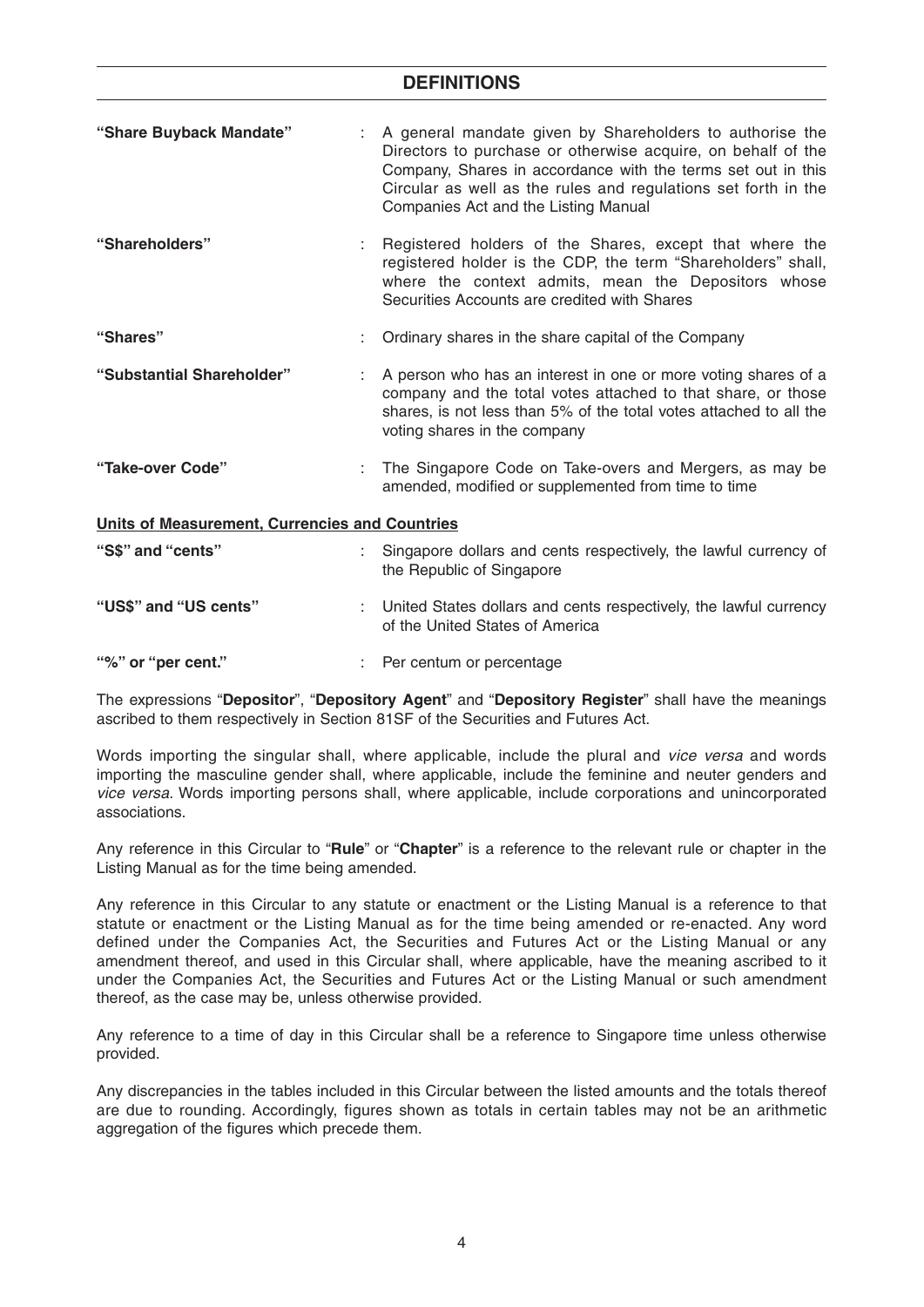# **FALCON ENERGY GROUP LIMITED**

(Incorporated in the Republic of Singapore) (Company Registration No. 200403817G)

Tan Pong Tyea (Chairman and Chief Executive Officer) 10 Anson Road Cai Wenxing (Executive Director) **Alternative Cai Wenxing (Executive Director) #33-15** Lien Kait Long (Non-Executive and Lead Independent Director) **International Plaza** Mak Yen-Chen Andrew (Non-Executive and Independent Director) Singapore 079903 Lim Kuan Meng (Non-Executive and Independent Director) Tan Sooh Whye (alternate to Tan Pong Tyea) Cai Wenting (alternate to Cai Wenxing)

#### **Directors Registered Office**

11 October 2016

To: The Shareholders of Falcon Energy Group Limited

Dear Sir / Madam

## **THE PROPOSED RENEWAL OF THE SHARE BUYBACK MANDATE**

#### **1. INTRODUCTION**

We refer to (a) the Notice convening the Twelfth AGM of the Company to be held on 27 October 2016 and (b) the proposed Resolution 8 (to be passed as an Ordinary Resolution) set out in the Notice of the Twelfth AGM in relation to the proposed renewal of the Share Buyback Mandate.

The purpose of this Circular is to provide Shareholders with the relevant information relating to, and to explain the rationale for, the proposed renewal of the Share Buyback Mandate for which approval of Shareholders will be sought at the Twelfth AGM to be held on 27 October 2016 ("**Twelfth AGM**").

This Circular has been prepared solely for the purposes set out herein and may not be relied upon by any persons (other than Shareholders to whom this Circular is despatched by the Company) or for any other purpose.

The SGX-ST assumes no responsibility for the correctness of any of the statements made, opinions expressed or reports contained in this Circular.

## **2. PROPOSED RENEWAL OF SHARE BUYBACK MANDATE**

#### **2.1 General**

Under the Companies Act, a company may purchase its own shares, stocks and/or preference shares if it is expressly permitted to do so by its constitution. Article 68(2) of the Company's Constitution expressly permits the Company to, inter alia, purchase or otherwise acquire any of its issued Shares. It is also a requirement under the Companies Act that a company which wishes to purchase or otherwise acquire its own shares should obtain approval from its shareholders to do so at a general meeting of its shareholders.

At an extraordinary general meeting of the Company held on 30 July 2010, Shareholders had approved the first Share Buyback Mandate to enable the Company to purchase or otherwise acquire its issued Shares on the terms of the said Share Buyback Mandate. The Share Buyback Mandate was subsequently renewed at the AGMs held on 27 April 2011, 30 April 2012, 30 July 2013, 25 July 2014 and 30 July 2015. The approval conferred on the Directors will, unless renewed, expire at the Twelfth AGM.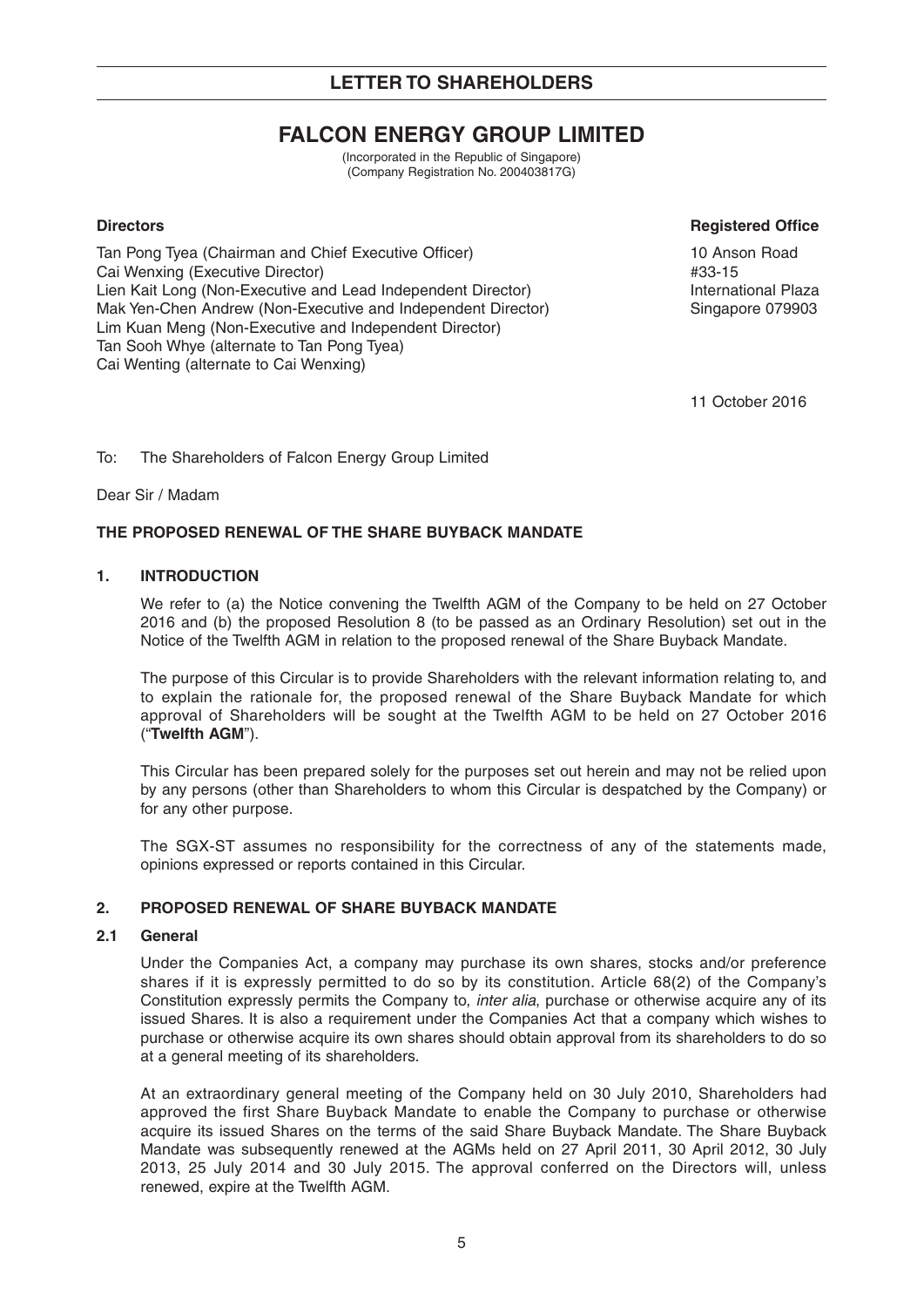In this regard, approval is now being sought from Shareholders at the Twelfth AGM for the proposed renewal of the Share Buyback Mandate.

#### **2.2 Rationale**

The Directors constantly seek to increase shareholder value and to improve, *inter alia*, the return on equity of the Group. A share buyback at the appropriate price level is one of the ways through which the return on equity of the Group may be enhanced. Share buybacks provide the Company with a mechanism to facilitate the return of surplus cash/funds over and above its ordinary capital requirements, and in excess of the financial and possible investment needs of the Company, in an expedient, effective and cost-efficient manner. It will also provide the Directors with greater flexibility over the Company's dividend policy and share capital structure with a view to enhancing the earnings and/or NAV per Share. The Directors further believe that share buybacks by the Company will help mitigate short term market volatility, offset the effects of short-term speculation and bolster Shareholders' confidence.

While the Share Buyback Mandate would authorise a purchase or acquisition of Shares up to the 10% limit described in Section 3.1 below during the period referred to in Section 3.2 below, Shareholders should note that purchases or acquisitions of Shares pursuant to the Share Buyback Mandate may not be carried out to the full 10% limit as authorised, and will be made only as and when the Directors consider it to be in the best interests of the Company and/or Shareholders and in circumstances which they believe will not result in any material adverse effect on the financial position of the Company or the Group, or result in the Company being delisted from the SGX-ST. The Directors will ensure that after a purchase or acquisition of Shares pursuant to the Share Buyback Mandate, the number of Shares remaining in the hands of the public will not fall to such a level as to cause market illiquidity or adversely affect the orderly trading and listing status of the Shares on the SGX-ST.

#### **3. AUTHORITY AND LIMITS OF THE SHARE BUYBACK MANDATE**

The authority and limitations placed on share purchases or acquisitions of Shares by the Company under the Share Buyback Mandate are similar in terms to those previously approved by Shareholders at the AGM held on 30 July 2015, and are summarised below:

#### **3.1 Maximum Number of Shares**

Only Shares which are issued and fully paid-up may be purchased or acquired by the Company.

Subject to the Companies Act and the Listing Manual, the total number of Shares that may be purchased or acquired by the Company shall not exceed 10% of the total number of Shares (excluding any Shares which are held as treasury shares) in issue as at the date of the AGM at which the renewal of the Share Buyback Mandate is approved. As at the Latest Practicable Date, the Company is holding 16,484,300 treasury shares. For illustrative purposes only, on the basis of 806,958,075 Shares in issue as at the Latest Practicable Date (excluding treasury shares) and assuming no further Shares are issued on or prior to the Twelfth AGM, not more than 80,695,807 Shares (representing approximately 10% of the issued ordinary share capital of the Company as at that date) may be purchased or acquired by the Company pursuant to the Share Buyback Mandate during the period referred to in Section 3.2 below.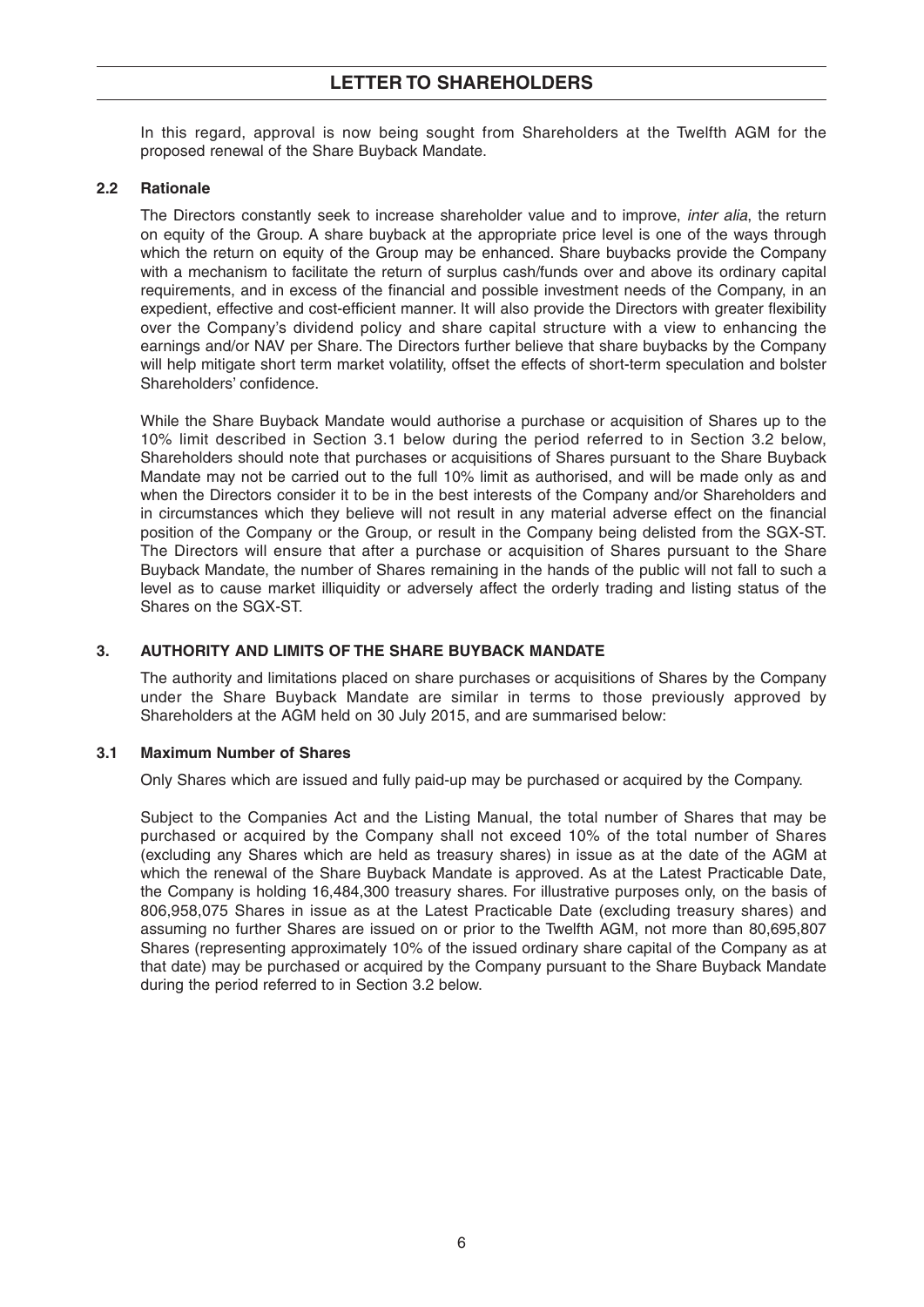#### **3.2 Duration of Authority**

Purchases or acquisitions of Shares may be made, at any time and from time to time, on and from the date of the Twelfth AGM at which the proposed renewal of the Share Buyback Mandate is approved, up to:

- (a) the date on which the next AGM is held or required by law to be held;
- (b) the date on which the Share buybacks are carried out to the full extent mandated; or
- (c) the date on which the authority conferred by the Share Buyback Mandate is revoked or varied by the Shareholders in a general meeting,

whichever is the earliest.

The authority conferred on the Directors by the Share Buyback Mandate to purchase or acquire Shares may be renewed at the AGM to be held after the Twelfth AGM (i.e. the Thirteenth AGM). When seeking the approval of Shareholders for the renewal of the Share Buyback Mandate, the Company is required to disclose details pertaining to purchases or acquisitions of Shares pursuant to the previous Share Buyback Mandate made during the previous 12 months, including the total number of Shares purchased, the purchase price per Share or the highest and lowest prices paid for such purchases of Shares, where relevant, and the total consideration paid for such purchases.

#### **3.3 Manner of Purchase of Shares**

Purchases or acquisitions of Shares may be made by way of:

- (a) on-market purchases ("**Market Purchases**"), transacted on the SGX-ST through the SGX-ST's trading system or through one or more duly licensed stock brokers appointed by the Company for the purpose; and/or
- (b) off-market purchases (if effected otherwise than on the SGX-ST) in accordance with an equal access scheme(s) as may be determined or formulated by the Directors as they may consider fit, which scheme(s) shall satisfy all the conditions of the Companies Act and the Listing Rules ("**Off-Market Purchases**").

The Directors may impose such terms and conditions which are not inconsistent with the Share Buyback Mandate, the Listing Rules and the Companies Act, as they consider fit in the interests of the Company in connection with or in relation to any equal access scheme or schemes. An Off-Market Purchase must, however, satisfy all of the following conditions:

- (i) offers for the purchase or acquisition of Shares shall be made to every person who holds Shares to purchase or acquire the same percentage of their Shares;
- (ii) all of the abovementioned persons shall be given a reasonable opportunity to accept the offers made to them; and
- (iii) the terms of all the offers shall be the same, except that there shall be disregarded: (1) differences in consideration attributable to the fact that offers may relate to Shares with different accrued dividend entitlements; (2) differences in consideration attributable to the fact that the offers relate to Shares with different amounts remaining unpaid (if applicable); and (3) differences in the offers introduced solely to ensure that each person is left with a whole number of Shares.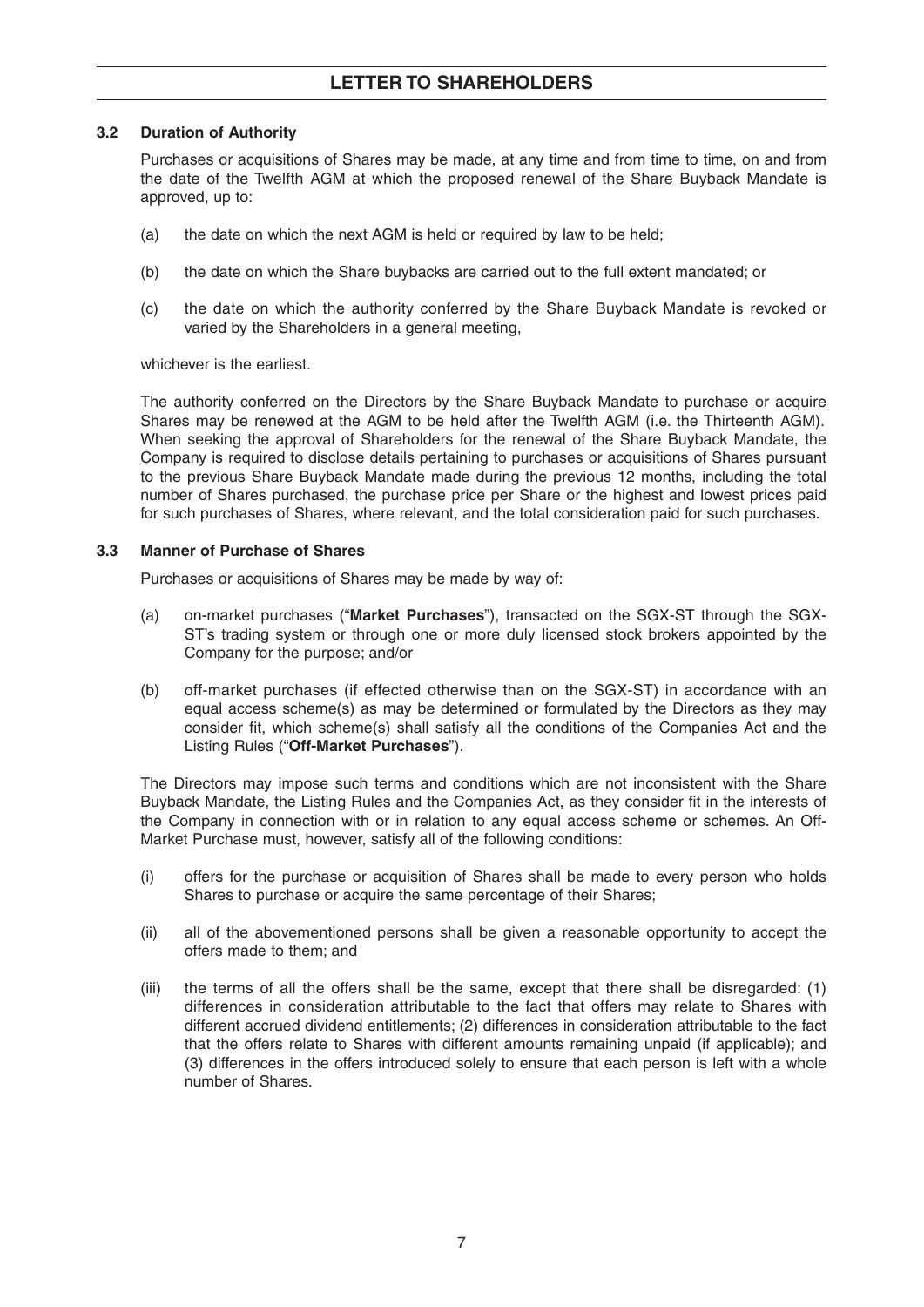Pursuant to the Listing Rules, if the Company wishes to make an Off-Market Purchase in accordance with an equal access scheme, it will issue an offer document to all Shareholders containing at least the following information:

- (1) the terms and conditions of the offer;
- (2) the period and procedures for acceptances;
- (3) the reasons for the proposed purchase or acquisition of Shares;
- (4) the consequences, if any, of the purchases or acquisitions of Shares by the Company that will arise under the Take-over Code or other applicable takeover rules;
- (5) whether the purchases or acquisitions of Shares, if made, could affect on the listing of the Shares on the SGX-ST;
- (6) details of any purchases or acquisitions of Shares made by the Company in the previous 12 months (whether Market Purchases or Off-Market Purchases), giving the total number of Shares purchased, the purchase price per Share or the highest and lowest prices paid for the purchases of Shares, where relevant, and the total consideration paid for the purchases; and
- (7) whether the Shares purchased by the Company will be cancelled or kept as treasury shares.

#### **3.4 Maximum Purchase Price**

The purchase price (excluding applicable brokerage, stamp duties, commission, goods and services tax and other related expenses ("**Related Expenses**")) to be paid for a Share will be determined by the Directors. However, the purchase price to be paid for the Shares pursuant to the purchases or acquisitions of the Shares must not exceed:

- (i) in the case of a Market Purchase, 105% of the Average Closing Price (as defined hereinafter); and
- (ii) in the case of an Off-Market Purchase pursuant to an equal access scheme, 120% of the Highest Last Dealt Price (as defined hereinafter),

("**Maximum Price**") in either case, excluding Related Expenses.

For the above purposes:

"**Average Closing Price**" means the average of the closing market prices of a Share over the last five Market Days on which transactions in the Shares were recorded, immediately preceding the day of the Market Purchase and deemed to be adjusted for any corporate action that occurs after the relevant five Market Days;

"**Highest Last Dealt Price**" means the highest price transacted for a Share as recorded on the Market Day on which there were trades in the Shares immediately preceding the day of the making of the offer pursuant to the Off-Market Purchase; and

"**day of the making of the offer**" means the day on which the Company announces its intention to make an offer for the purchase of Shares from Shareholders, stating the purchase price (which shall not be more than the Maximum Price calculated on the foregoing basis) for each Share and the relevant terms of the equal access scheme for effecting the Off-Market Purchase.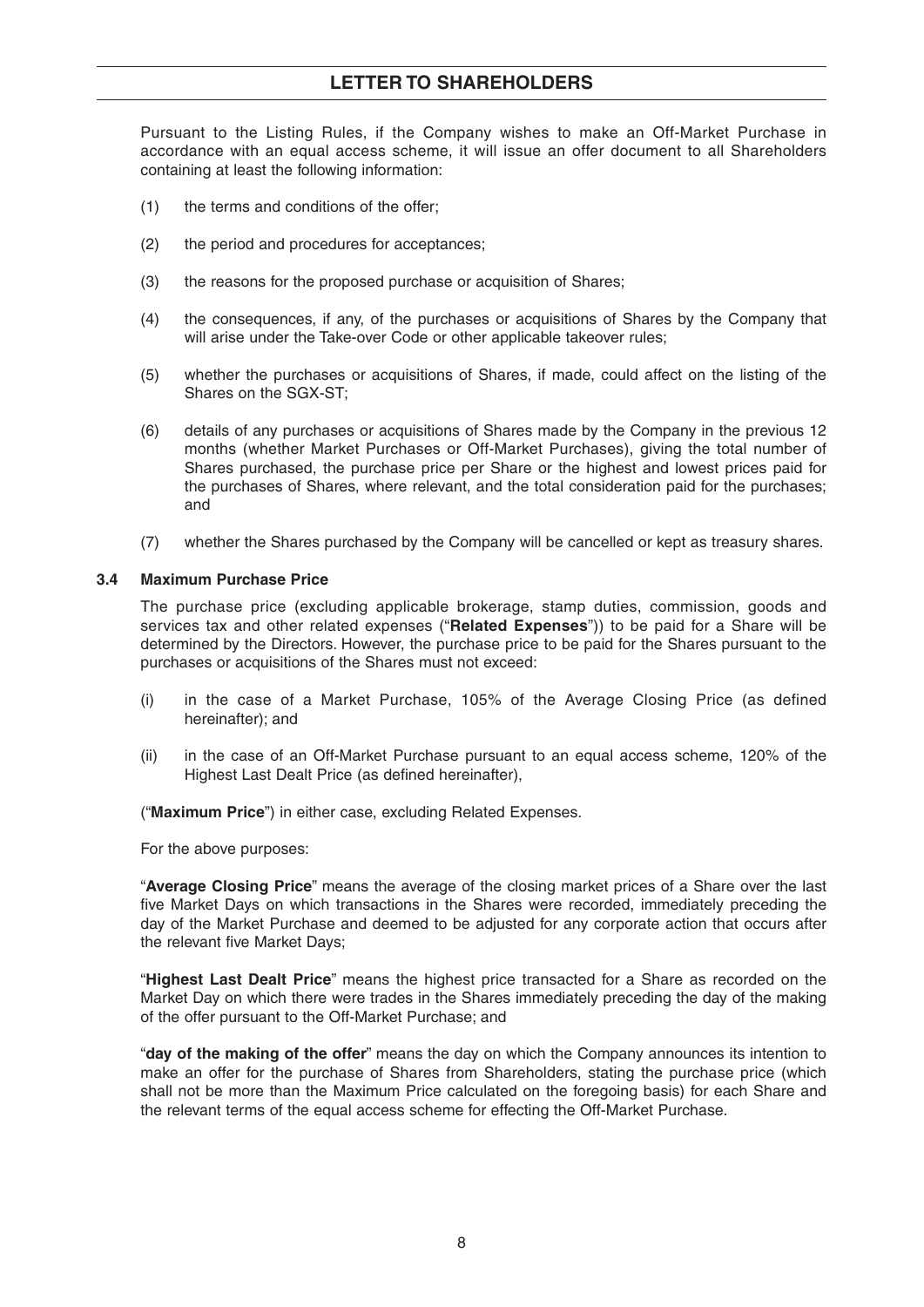#### **4. STATUS OF THE PURCHASED OR ACQUIRED SHARES**

The Shares purchased or acquired by the Company may be cancelled or kept as treasury shares.

#### **4.1 Cancellation**

A Share purchased or acquired by the Company is deemed cancelled immediately on purchase or acquisition (and all rights and privileges attached to the Share will expire on such cancellation) unless such Share is held by the Company as a treasury share. Accordingly, the total number of issued Shares will be diminished by the number of Shares purchased or acquired by the Company and which are not held as treasury shares.

#### **4.2 Treasury shares**

Under the Companies Act, Shares purchased or acquired by the Company may be held or dealt with as treasury shares. Some of the provisions on treasury shares under the Companies Act are summarised below:

(a) Maximum Holdings

The number of Shares held as treasury shares cannot at any time exceed 10% of the total number of issued Shares.

(b) Voting and Other Rights

The Company cannot exercise any right in respect of treasury shares. In particular, the Company cannot exercise any right to attend or vote at meetings and for the purposes of the Companies Act, the Company shall be treated as having no right to vote and the treasury shares shall be treated as having no voting rights.

In addition, no dividend may be paid, and no other distribution of the Company's assets may be made, to the Company in respect of treasury shares. However, the allotment of shares as fully paid bonus shares in respect of treasury shares is allowed. Also, a subdivision or consolidation of any treasury share into treasury shares of a smaller amount is allowed so long as the total value of the treasury shares after the subdivision or consolidation is the same as before.

(c) Disposal and Cancellation

Where Shares are held as treasury shares, the Company may at any time:

- (i) sell the treasury shares for cash;
- (ii) transfer the treasury shares for the purposes of or pursuant to an employees' share scheme;
- (iii) transfer the treasury shares as consideration for the acquisition of shares in or assets of another company or assets of a person;
- (iv) cancel the treasury shares; or
- (v) sell, transfer or otherwise use the treasury shares for such other purposes as may be prescribed by the Minister for Finance.

Under the Listing Manual, immediate announcement must be made of any sale, transfer, cancellation and/or use of treasury shares (in each case, "**usage**"). Such announcement must include details such as the date of the usage, the purpose of the usage, the number of treasury shares comprised in the usage, the number of treasury shares before and after the usage, and the percentage of the number of treasury shares comprised in the usage against the total number of issued shares (of the same class as the treasury shares) which are listed on the SGX-ST before and after the usage.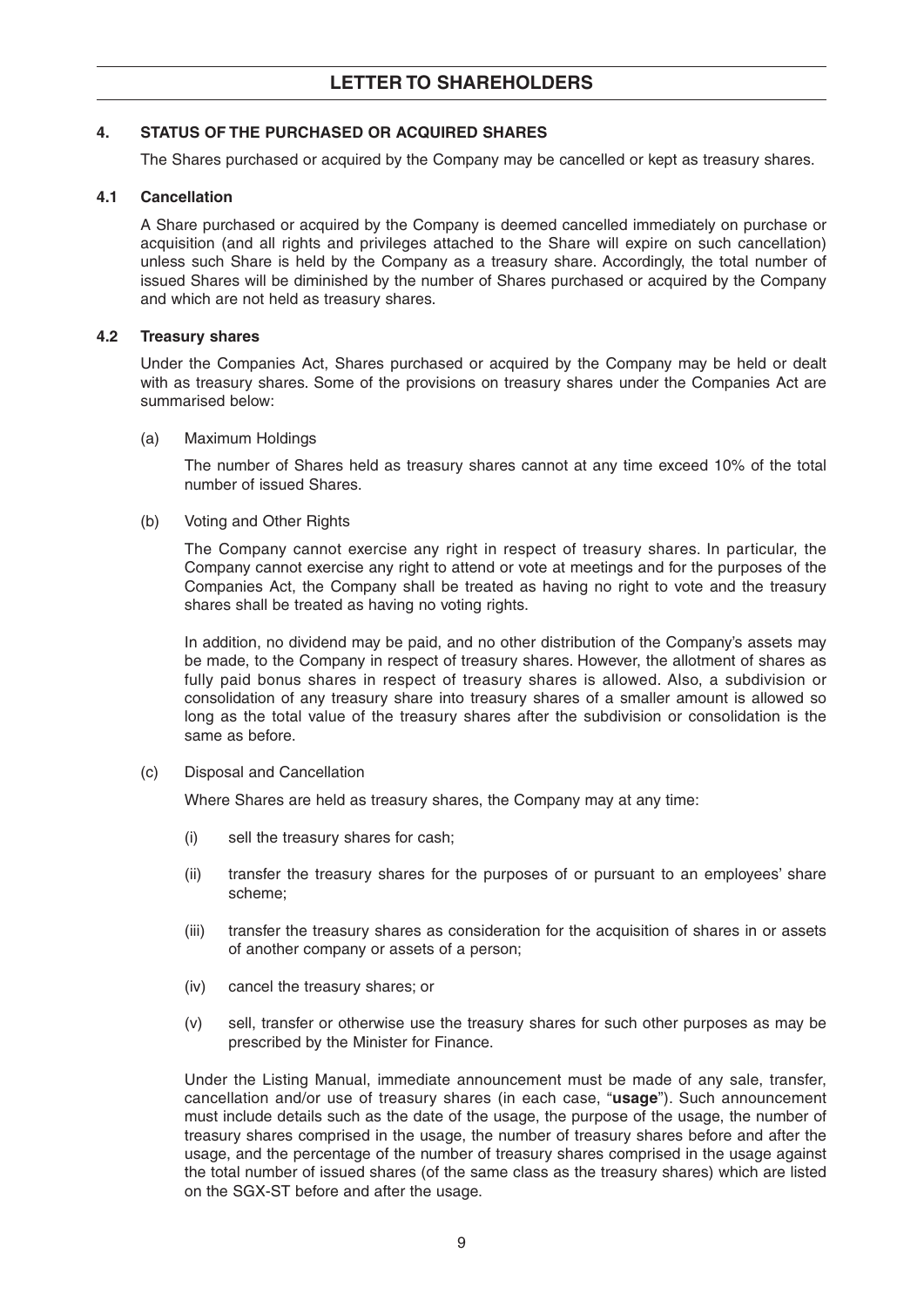#### **5. REPORTING REQUIREMENTS**

Within 30 days of the passing of a Shareholders' resolution to approve the Share Buyback Mandate, the Company shall lodge a copy of such resolution with the Registrar.

The Company shall notify the Registrar within 30 days of a purchase of Shares on the SGX-ST or otherwise. Such notification shall include the date of the purchases, the number of Shares purchased by the Company, the number of Shares cancelled, the number of Shares held as treasury shares, the Company's issued share capital before and after the purchase of Shares, and the amount of consideration paid by the Company for the purchases, whether the Shares were purchased out of profits or capital of the Company and such other particulars as may be required in the prescribed form.

## **6. SOURCE OF FUNDS FOR THE SHARE BUYBACK**

The Companies Act permits the Company to purchase or acquire its own Shares out of capital or profits so long as the Company is solvent. Payments could be made from capital or profits so long as the Company is solvent.

In the event the Shares which are purchased or acquired by the Company are cancelled immediately on purchase or acquisition (as opposed to being held as treasury shares to the extent permitted under the Companies Act), the Company shall:

- (a) reduce the amount of its share capital where the Shares were purchased or acquired out of capital of the Company;
- (b) reduce the amount of profits where the Shares were purchased or acquired out of the profits of the Company; or
- (c) reduce the amount of its share capital and profits proportionately where the Shares were purchased or acquired out of both capital and profits of the Company,

by the total amount of the purchase price paid by the Company for the Shares cancelled.

The Company will use internal resources or external borrowings or a combination of both to fund purchases of Shares pursuant to the Share Buyback Mandate. In considering the use of external funding, the Company will take into consideration the availability of external financing and the resulting impact on the prevailing gearing level of the Company and the Group. The Company will only exercise the mandate in the interest of the Company and the Group without causing adverse financial impact to the Company and the Group. In particular, the Company will have regard to any relevant financial covenants which are applicable to the Company and/or the Group under any agreements for banking and credit facilities which may be granted by a financial institution to the Company and/or the Group from time to time. The Company will not effect any share buyback if such purchases would result in any breaches of the relevant financial covenants.

#### **7. FINANCIAL EFFECTS OF THE SHARE BUYBACK MANDATE**

The financial effects on the Company and the Group arising from purchases or acquisitions of Shares which may be made pursuant to the Share Buyback Mandate will depend on, inter alia, the exact number of Shares purchased or acquired, the purchase price paid at the relevant time of purchase or acquisition, how the purchase or acquisition is funded, whether the Shares purchased or acquired are held in treasury or immediately cancelled on purchase or acquisition as well as how the Shares held in treasury are subsequently dealt with by the Company in accordance with Section 76K of the Companies Act.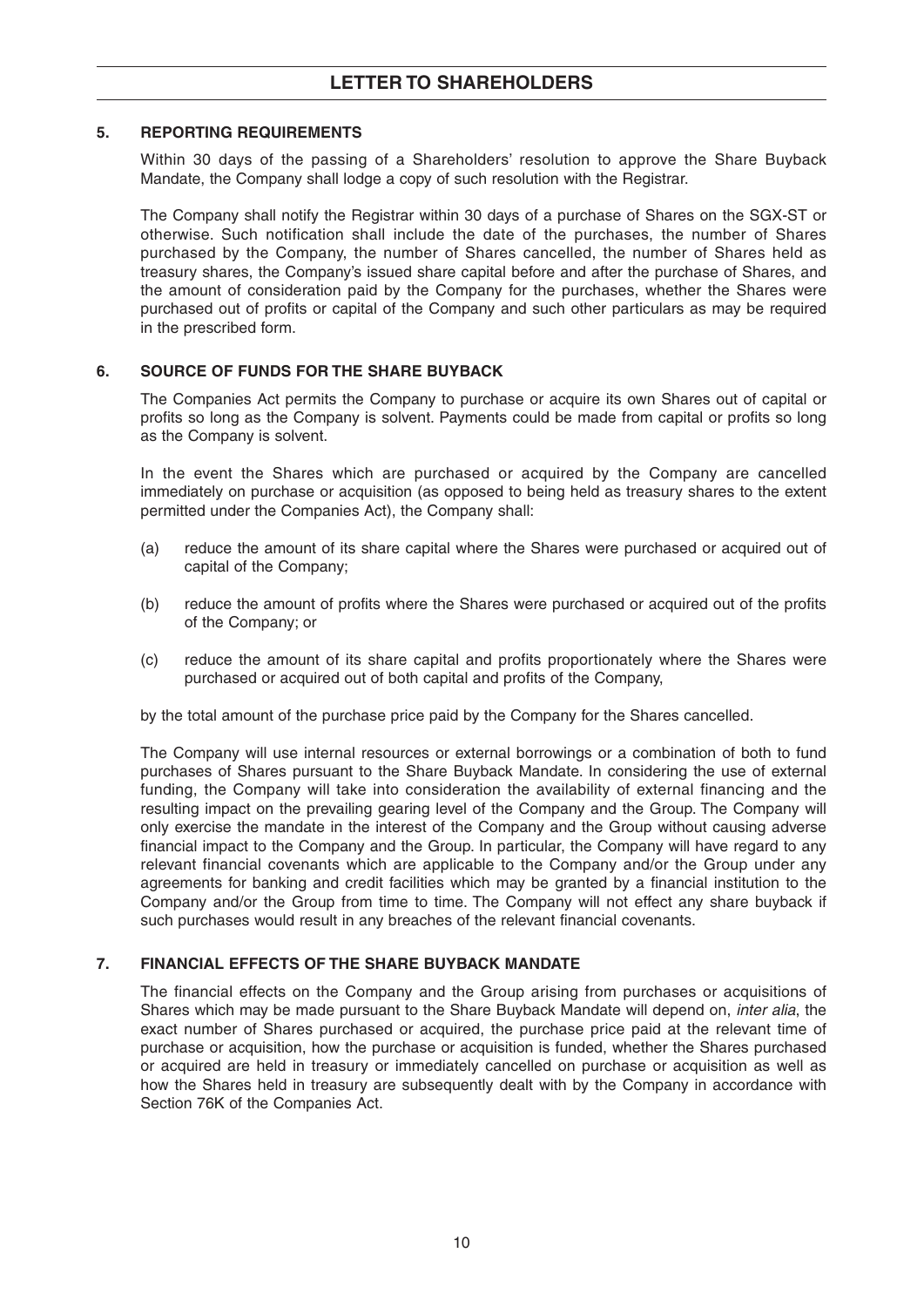## **7.1 Purchase or acquisition out of capital or profits**

Where the consideration paid by the Company for the purchase or acquisition of Shares is made out of profits, such consideration (after deducting applicable brokerage, goods and services tax, stamp duties, clearance fees and other related expenses) will correspondingly reduce the amount available for the distribution of cash dividends by the Company. Where the consideration paid by the Company for the purchase or acquisition of Shares is made out of capital, the amount of distributable profits available for cash dividends by the Company will not be reduced.

#### **7.2 Number of Shares acquired or purchased**

Subject to compliance with Section 76I of the Companies Act, based on 806,958,075 Shares in issue as at the Latest Practicable Date (disregarding for this purpose the 16,484,300 Shares held by the Company as treasury shares), and assuming no further Shares are issued on or prior to the Twelfth AGM, the exercise in full of the Share Buyback Mandate will result in the purchase or acquisition of 80,695,807 Shares, representing approximately 10% of the total Shares in issue (disregarding for this purpose the 16,484,300 Shares held as treasury shares).

#### **7.3 Maximum Price to be paid for the Share Buybacks**

For illustrative purposes only:

- (a) In the case of a Market Purchase by the Company and assuming that the Company purchases or acquires the 80,695,807 Shares at the Maximum Price of S\$0.165 for one Share (being 105% of the average of the closing market prices of a Share over the last five Market Days on which transactions in the Shares were recorded, immediately preceding the Latest Practicable Date), the maximum amount of funds required for the purchase or acquisition of the 80,695,807 Shares is approximately S\$13,314,808 (excluding Related Expenses) (equivalent to approximately US\$9,738,030 based on the exchange rate of US\$1.00 : S\$1.3673).
- (b) In the case of an Off-Market Purchase by the Company and assuming that the Company purchases or acquires the 80,695,807 Shares at the Maximum Price of S\$0.186 for one Share (being 120% of the highest price transacted for a Share as recorded on the Market Day on which there were trades in the Shares immediately preceding the Latest Practicable Date), the maximum amount of funds required for the purchase or acquisition of the 80,695,807 Shares is approximately S\$15,009,420 (excluding Related Expenses) (equivalent to approximately US\$10,977,415 based on the exchange rate of US\$1.00 : S\$1.3673).

#### **7.4 Illustrative Financial Effects**

For illustrative purposes only, the financial effects of the purchase or acquisition of Shares by the Company pursuant to the Share Buyback Mandate are set out in Section 7.4.1 below and are calculated based on the unaudited financial statements of the Company and the Group for the financial period ended 30 June 2016 and are based on the following assumptions:

- (a) the purchase or acquisition of Shares took place at the beginning of the financial period on 1 April 2015;
- (b) the purchase or acquisition of Shares was financed by a combination of internal sources of funds of the Company and external short-term bank borrowings by the Company;
- (c) the transaction costs incurred for the purchase or acquisition of Shares pursuant to the Share Buyback Mandate were insignificant and have been ignored for the purpose of computing the financial effects; and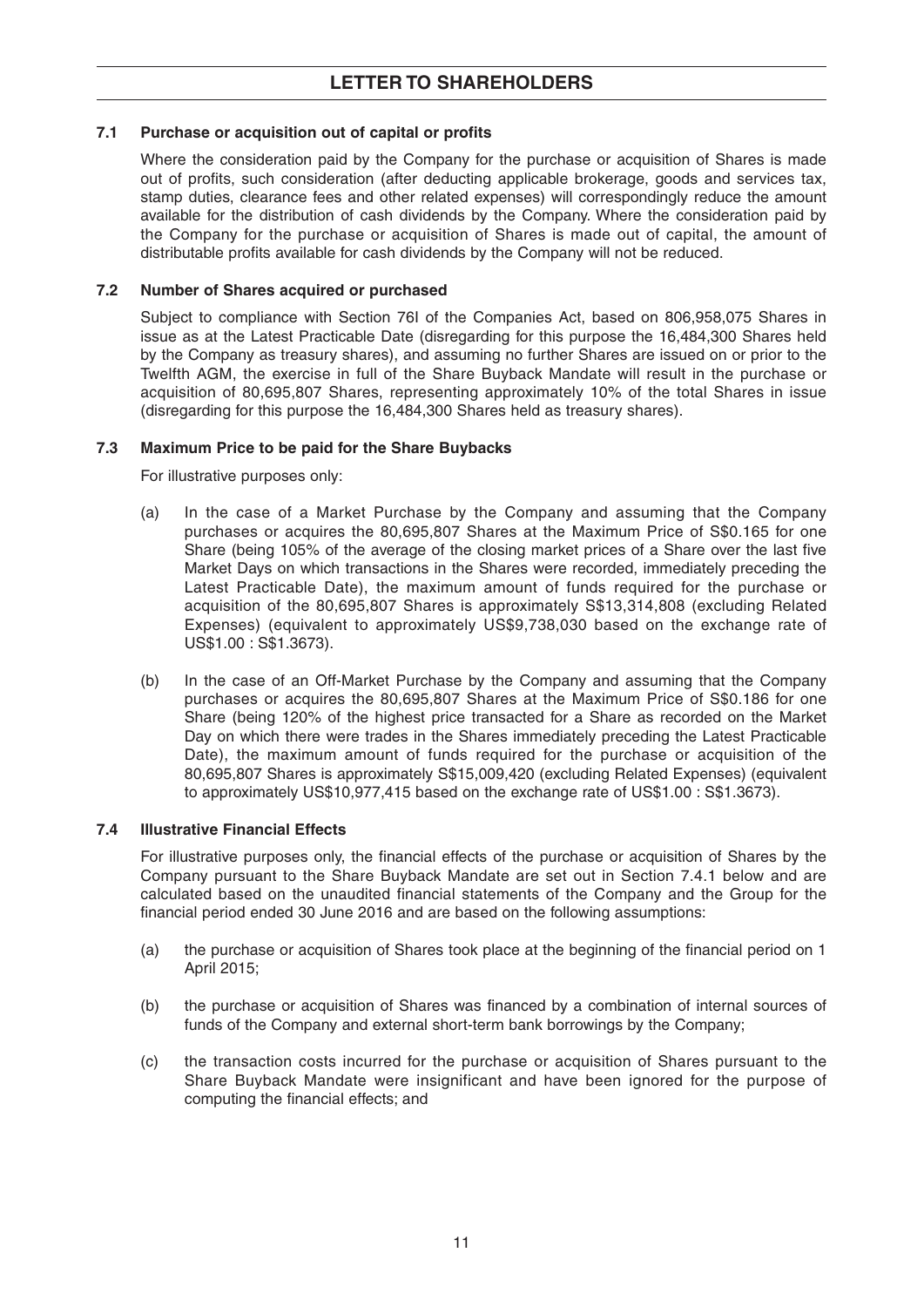- (d) in respect of the scenarios under Section 7.4.1(B) and Section 7.4.2(B), the Company holds 16,484,300 Shares as treasury shares as at the Latest Practicable Date and assuming that the Company will continue to hold such 16,484,300 Shares as treasury shares, the Company will be permitted to hold only a further 65,859,937 Shares as treasury shares. As such, the remaining 14,835,870 Shares that are purchased or acquired pursuant to the Share Buyback Mandate will have to be cancelled upon purchase or acquisition.
- **7.4.1 Purchases made out of capital: (A) Purchases made out of capital and entirely cancelled; and (B) Purchases made out of capital with 65,859,937 Shares held as treasury shares and the remaining 14,835,870 Shares cancelled:**

|                                                                                                   |                                             | <b>GROUP</b>                                |                                               |                                             |                                               |  |
|---------------------------------------------------------------------------------------------------|---------------------------------------------|---------------------------------------------|-----------------------------------------------|---------------------------------------------|-----------------------------------------------|--|
|                                                                                                   |                                             | <b>Market Purchase</b>                      |                                               | <b>Off-Market Purchase</b>                  |                                               |  |
|                                                                                                   | Audited<br>before<br>buyback                | Scenario<br>(A)                             | Scenario<br>(B)                               | Scenario<br>(A)                             | Scenario<br>(B)                               |  |
|                                                                                                   | <b>US\$'000</b>                             | <b>US\$'000</b>                             | <b>US\$'000</b>                               | <b>US\$'000</b>                             | <b>US\$'000</b>                               |  |
| As at 30 June 2016                                                                                |                                             |                                             |                                               |                                             |                                               |  |
| Profit after tax and minority interests                                                           | 39,821                                      | 39,821                                      | 39,821                                        | 39,821                                      | 39,821                                        |  |
| Share capital<br>Treasury shares<br>Other reserves<br>Revenue reserves                            | 229,528<br>(4,017)<br>(141, 252)<br>197,863 | 219,790<br>(4,017)<br>(141, 252)<br>197,863 | 227,738<br>(11, 965)<br>(141, 252)<br>197,863 | 218,551<br>(4,017)<br>(141, 252)<br>197,863 | 227,510<br>(12, 976)<br>(141, 252)<br>197,863 |  |
| Total equity/NAV                                                                                  | 282,122                                     | 272,384                                     | 272,384                                       | 271,145                                     | 271,145                                       |  |
| <b>Current assets</b><br><b>Current liabilities</b><br>Total borrowings<br>Cash and bank balances | 161,466<br>147,074<br>206,215<br>26,484     | 151,728<br>147,074<br>206,215<br>16,746     | 151,728<br>147,074<br>206,215<br>16,746       | 150,489<br>147,074<br>206,215<br>15, 507    | 150,489<br>147,074<br>206,215<br>15,507       |  |
| Number of issued Shares ('000)                                                                    | 806,958                                     | 726,262                                     | 726,262                                       | 726,262                                     | 726,262                                       |  |
| <b>Financial Ratios</b>                                                                           |                                             |                                             |                                               |                                             |                                               |  |
| Earnings per Share<br>(US cents) <sup>(1)</sup><br>NAV per Share                                  | 4.93                                        | 5.48                                        | 5.48                                          | 5.48                                        | 5.48                                          |  |
| (US cents) <sup>(2)</sup>                                                                         | 34.96                                       | 37.50                                       | 37.50                                         | 37.33                                       | 37.33                                         |  |
| Gearing ratio (times) <sup>(3)</sup><br>Current ratio (times) <sup>(4)</sup>                      | 0.64<br>1.10                                | 0.70<br>1.03                                | 0.70<br>1.03                                  | 0.70<br>1.02                                | 0.70<br>1.02                                  |  |

**Notes:**

- **(1) Earnings per Share represents profit attributable to Shareholders divided by the number of Shares issued excluding treasury shares.**
- **(2) NAV per Share represents the ratio of NAV to the number of issued Shares.**
- **(3) Gearing ratio represents the ratio of total borrowings less cash and bank balances to net worth.**
- **(4) Current ratio represents the ratio of current assets to current liabilities.**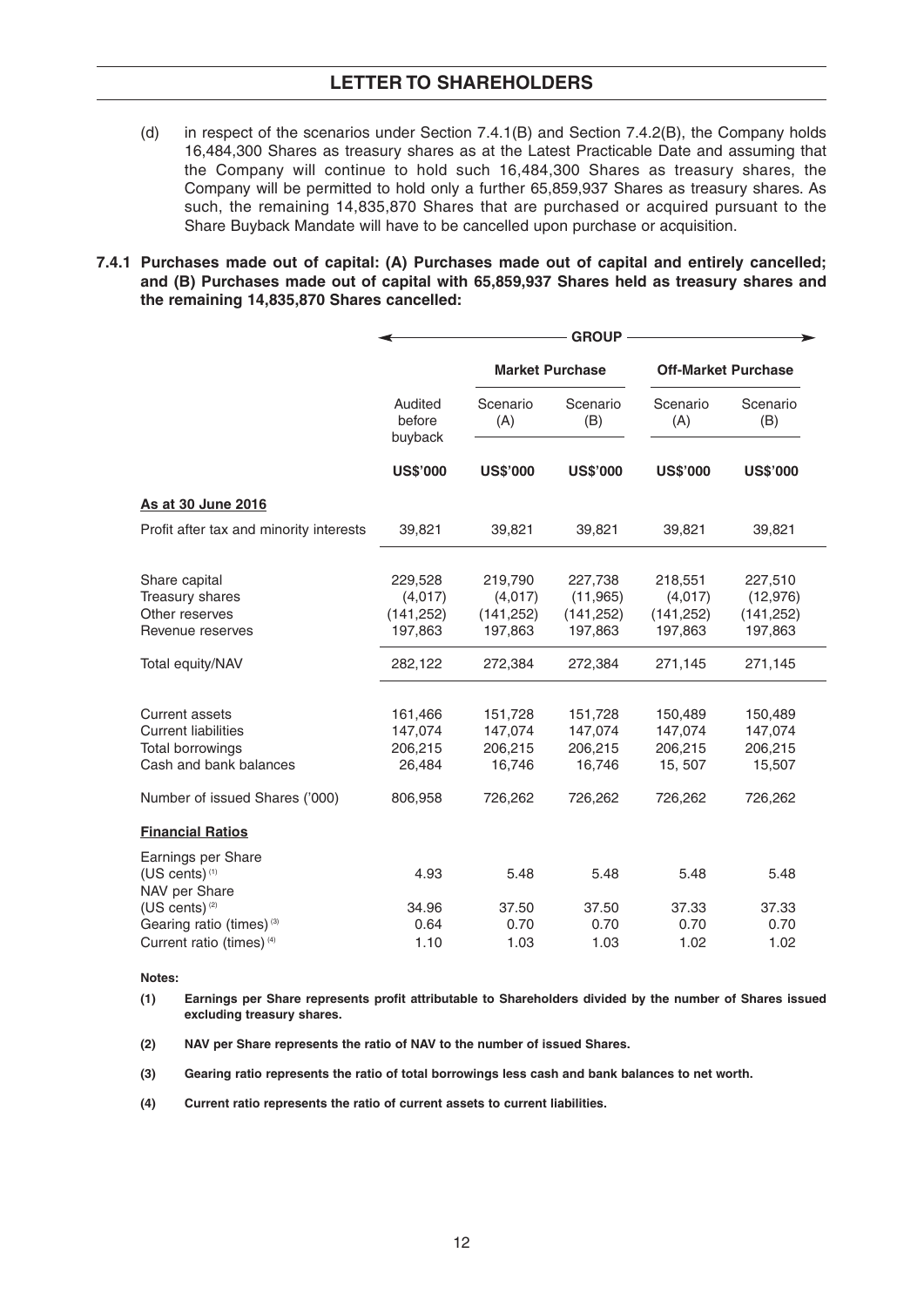|                                                                                                   | <b>COMPANY</b>                        |                              |                              |                              |                              |  |
|---------------------------------------------------------------------------------------------------|---------------------------------------|------------------------------|------------------------------|------------------------------|------------------------------|--|
|                                                                                                   |                                       | <b>Market Purchase</b>       |                              | <b>Off-Market Purchase</b>   |                              |  |
|                                                                                                   | Audited<br>before<br>buyback          | Scenario<br>(A)              | Scenario<br>(B)              | Scenario<br>(A)              | Scenario<br>(B)              |  |
|                                                                                                   | <b>US\$'000</b>                       | <b>US\$'000</b>              | <b>US\$'000</b>              | <b>US\$'000</b>              | <b>US\$'000</b>              |  |
| As at 30 June 2016                                                                                |                                       |                              |                              |                              |                              |  |
| Profit/(loss) after tax                                                                           | (34, 886)                             | (34, 886)                    | (34, 886)                    | (34, 886)                    | (34, 886)                    |  |
| Share capital                                                                                     | 229,528                               | 219,790                      | 227,738                      | 218,551                      | 227,510                      |  |
| Treasury shares<br>Other reserves                                                                 | (4,017)<br>12,463                     | (4,017)<br>12,463            | (11, 965)<br>12,463          | (4,017)<br>12,463            | (12, 976)<br>12,463          |  |
| Revenue reserves                                                                                  | 9,223                                 | 9,223                        | 9,223                        | 9,223                        | 9,223                        |  |
| Total equity/NAV                                                                                  | 247,197                               | 237,459                      | 237,459                      | 236,220                      | 236,220                      |  |
| <b>Current assets</b><br><b>Current liabilities</b><br>Total borrowings<br>Cash and bank balances | 274,673<br>149,398<br>91,676<br>3,326 | 271,347<br>155,810<br>98,088 | 271,347<br>155,810<br>98,088 | 271,347<br>157,049<br>99,327 | 271,347<br>157,049<br>99,327 |  |
| Number of issued Shares ('000)                                                                    | 806,958                               | 726,262                      | 726,262                      | 726,262                      | 726,262                      |  |
| <b>Financial Ratios</b>                                                                           |                                       |                              |                              |                              |                              |  |
| Earnings/(loss) per Share (US cents) <sup>(1)</sup><br>NAV per Share                              | (4.32)                                | (4.80)                       | (4.80)                       | (4.80)                       | (4.80)                       |  |
| (US cents) <sup>(2)</sup>                                                                         | 30.63                                 | 32.70                        | 32.70                        | 32.53                        | 32.53                        |  |
| Gearing ratio (times) <sup>(3)</sup>                                                              | 0.36                                  | 0.41                         | 0.41                         | 0.42                         | 0.42                         |  |
| Current ratio (times) (4)                                                                         | 1.84                                  | 1.74                         | 1.74                         | 1.73                         | 1.73                         |  |

#### **Notes:**

- **(1) Earnings per Share represents profit attributable to Shareholders divided by the number of Shares issued excluding treasury shares.**
- **(2) NAV per Share represents the ratio of NAV to the number of issued Shares.**

**(3) Gearing ratio represents the ratio of total borrowings less cash and bank balances to net worth.**

**(4) Current ratio represents the ratio of current assets to current liabilities.**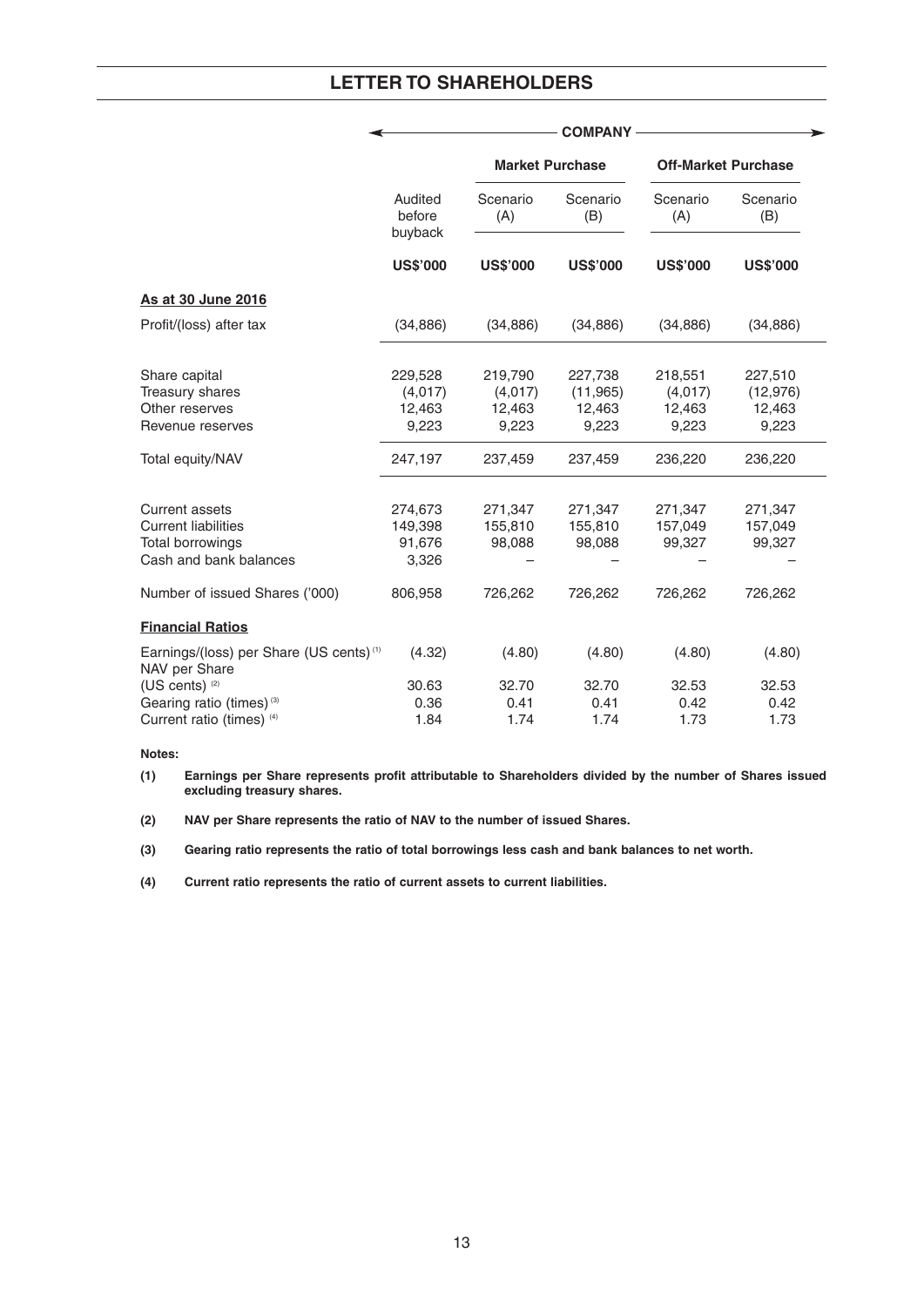**7.4.2 Purchases made out of profits: (A) Purchases made out of profits and entirely cancelled; and (B) Purchases made out of profits with 65,859,937 Shares held as treasury shares and the remaining 14,835,870 Shares cancelled:**

|                                                                                                   | <b>GROUP</b>                                |                                             |                                               |                                             |                                               |  |
|---------------------------------------------------------------------------------------------------|---------------------------------------------|---------------------------------------------|-----------------------------------------------|---------------------------------------------|-----------------------------------------------|--|
|                                                                                                   |                                             | <b>Market Purchase</b>                      |                                               | <b>Off-Market Purchase</b>                  |                                               |  |
|                                                                                                   | Audited<br>before<br>buyback                | Scenario<br>(A)                             | Scenario<br>(B)                               | Scenario<br>(A)                             | Scenario<br>(B)                               |  |
|                                                                                                   | <b>US\$'000</b>                             | <b>US\$'000</b>                             | <b>US\$'000</b>                               | <b>US\$'000</b>                             | <b>US\$'000</b>                               |  |
| As at 30 June 2016                                                                                |                                             |                                             |                                               |                                             |                                               |  |
| Profit after tax and minority interests                                                           | 39,821                                      | 39,821                                      | 39,821                                        | 39,821                                      | 39,821                                        |  |
| Share capital<br>Treasury shares<br>Other reserves<br>Revenue reserves                            | 229,528<br>(4,017)<br>(141, 252)<br>197,863 | 219,790<br>(4,017)<br>(131, 514)<br>188,125 | 227,738<br>(11, 965)<br>(131, 514)<br>188,125 | 218,551<br>(4,017)<br>(130, 275)<br>186,886 | 227,510<br>(12, 976)<br>(130, 275)<br>186,886 |  |
| Total equity/NAV                                                                                  | 282,122                                     | 272,384                                     | 272,384                                       | 271,145                                     | 271,145                                       |  |
| <b>Current assets</b><br><b>Current liabilities</b><br>Total borrowings<br>Cash and bank balances | 161,466<br>147,074<br>206,215<br>26,484     | 151,728<br>147,074<br>206,215<br>16,746     | 151,728<br>147,074<br>206,215<br>16,746       | 150,489<br>147,074<br>206,215<br>15,507     | 150,489<br>147,074<br>206,215<br>15,507       |  |
| Number of issued Shares ('000)                                                                    | 806,958                                     | 726,262                                     | 726,262                                       | 726,262                                     | 726,262                                       |  |
| <b>Financial Ratios</b>                                                                           |                                             |                                             |                                               |                                             |                                               |  |
| Earnings per Share<br>(US cents) <sup>(1)</sup><br>NAV per Share                                  | 4.93                                        | 5.48                                        | 5.48                                          | 5.48                                        | 5.48                                          |  |
| (US cents) <sup>(2)</sup><br>Gearing ratio (times) <sup>(3)</sup><br>Current ratio (times) (4)    | 34.96<br>0.64<br>1.10                       | 37.50<br>0.70<br>1.03                       | 37.50<br>0.70<br>1.03                         | 37.33<br>0.70<br>1.02                       | 37.33<br>0.70<br>1.02                         |  |

#### **Notes:**

**(1) Earnings per Share represents profit attributable to Shareholders divided by the number of Shares issued excluding treasury shares.**

**(2) NAV per Share represents the ratio of NAV to the number of issued Shares.**

**(3) Gearing ratio represents the ratio of total borrowings less cash and bank balances to net worth.**

**(4) Current ratio represents the ratio of current assets to current liabilities.**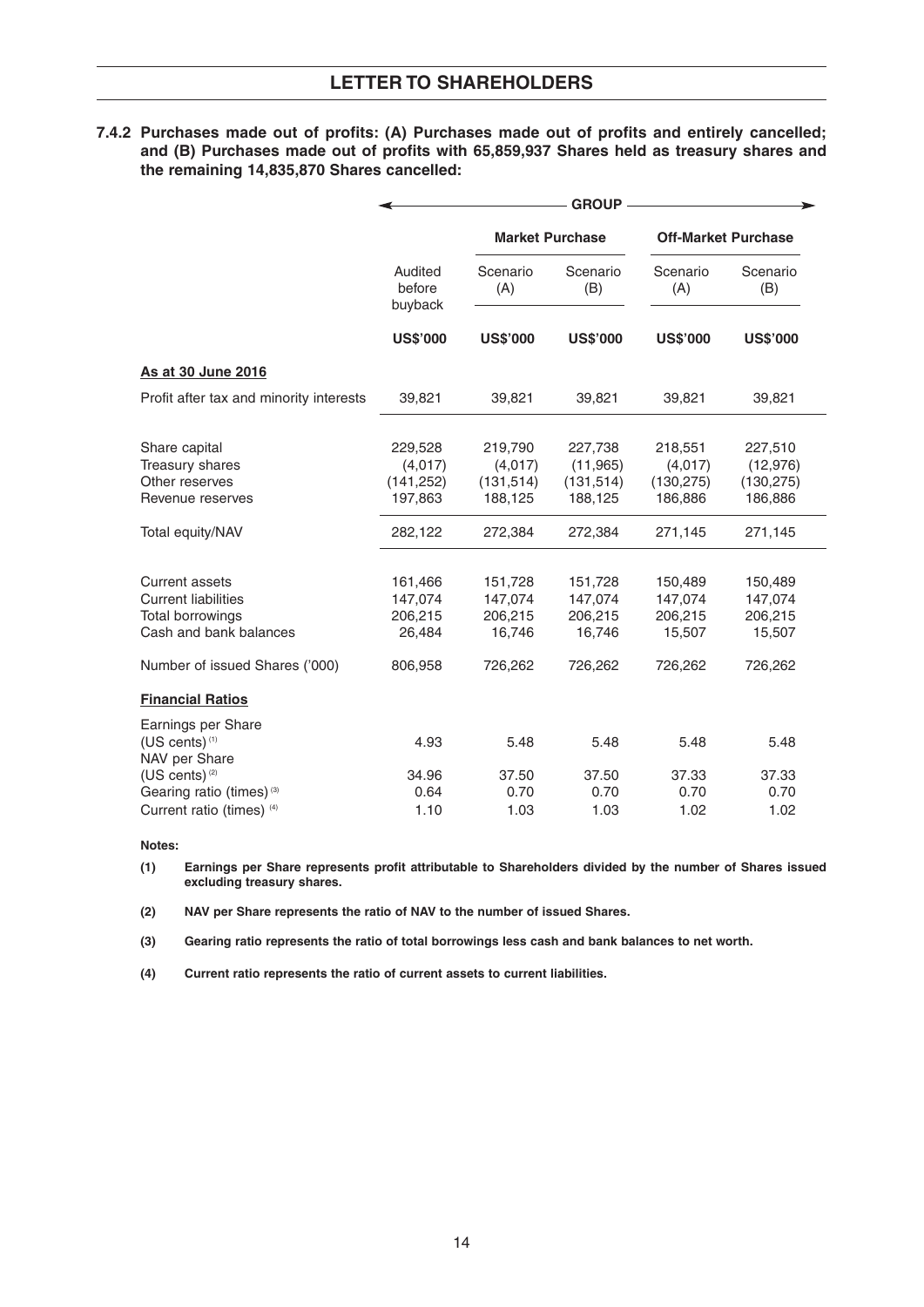|                                                                                            | <b>COMPANY</b>                        |                              |                                |                              |                                |  |
|--------------------------------------------------------------------------------------------|---------------------------------------|------------------------------|--------------------------------|------------------------------|--------------------------------|--|
|                                                                                            |                                       | <b>Market Purchase</b>       |                                | <b>Off-Market Purchase</b>   |                                |  |
|                                                                                            | Audited<br>before<br>buyback          | Scenario<br>(A)              | Scenario<br>(B)                | Scenario<br>(A)              | Scenario<br>(B)                |  |
|                                                                                            | <b>US\$'000</b>                       | <b>US\$'000</b>              | <b>US\$'000</b>                | <b>US\$'000</b>              | <b>US\$'000</b>                |  |
| As at 30 June 2016                                                                         |                                       |                              |                                |                              |                                |  |
| Profit/(loss) after tax                                                                    | (34, 886)                             | (34, 886)                    | (34, 886)                      | (34, 886)                    | (34, 886)                      |  |
| Share capital<br>Treasury shares<br>Other reserves                                         | 229,528<br>(4,017)<br>12,463          | 219,790<br>(4,017)<br>22,201 | 227,738<br>(11, 965)<br>22,201 | 218,551<br>(4,017)<br>23,440 | 227,510<br>(12, 976)<br>23,440 |  |
| Revenue reserves                                                                           | 9,223                                 | (515)                        | (515)                          | (1,754)                      | (1,754)                        |  |
| Total equity/NAV                                                                           | 247,197                               | 237,459                      | 237,459                        | 236,220                      | 236,220                        |  |
| Current assets<br><b>Current liabilities</b><br>Total borrowings<br>Cash and bank balances | 274,673<br>149,398<br>91,676<br>3,326 | 271,347<br>155,810<br>98,088 | 271,347<br>155,810<br>98,088   | 271,347<br>157,049<br>99,327 | 271,347<br>157,049<br>99,327   |  |
| Number of issued Shares ('000)                                                             | 806,958                               | 726,262                      | 726,262                        | 726,262                      | 726,262                        |  |
| <b>Financial Ratios</b>                                                                    |                                       |                              |                                |                              |                                |  |
| Earnings/(loss) per Share (US cents) <sup>(1)</sup><br>NAV per Share                       | (4.32)                                | (4.80)                       | (4.80)                         | (4.80)                       | (4.80)                         |  |
| (US cents) <sup>(2)</sup>                                                                  | 30.63                                 | 32.70                        | 32.70                          | 32.53                        | 32.53                          |  |
| Gearing ratio (times) <sup>(3)</sup>                                                       | 0.36                                  | 0.41                         | 0.41                           | 0.42                         | 0.42                           |  |
| Current ratio (times) <sup>(4)</sup>                                                       | 1.84                                  | 1.74                         | 1.74                           | 1.73                         | 1.73                           |  |

**Notes:**

**(1) Earnings per Share represents profit attributable to Shareholders divided by the number of Shares issued excluding treasury shares.**

**(2) NAV per Share represents the ratio of NAV to the number of issued Shares.**

**(3) Gearing ratio represents the ratio of total borrowings less cash and bank balances to net worth.**

**(4) Current ratio represents the ratio of current assets to current liabilities.**

**Shareholders should note that the financial effects set out above are based on the abovementioned assumptions and are purely for illustrative purposes only. Although the Share Buyback Mandate would authorise the Company to purchase or acquire up to 10% of the issued Shares, the Company may not necessarily purchase or acquire or be able to purchase or acquire the entire 10% of the issued Shares. In addition, the Company may cancel all or part of the Shares purchased or hold all or part of the Shares purchased in treasury. The above analysis is based on historical figures for the financial period ended 30 June 2016 and is not necessarily representative of the Company's or the Group's future financial performance.**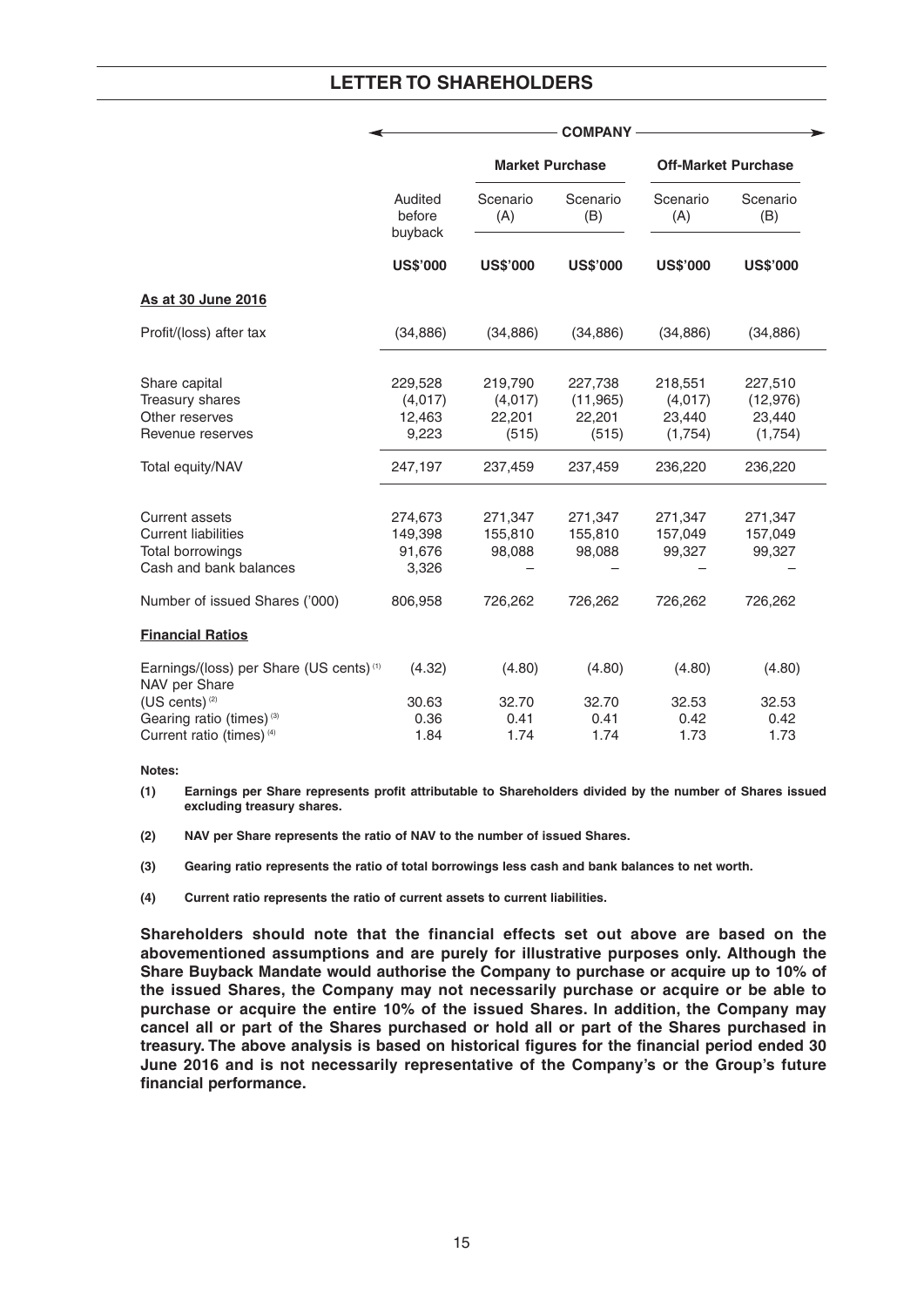## **8. OBLIGATIONS UNDER THE TAKE-OVER CODE**

Appendix 2 of the Take-over Code contains the Share Buyback Guidance Note applicable as at the Latest Practicable Date. The take-over implications arising from any purchase or acquisition by the Company of its Shares are set out below:

#### **8.1 Obligation to make a take-over offer**

Under Rule 14 of the Take-over Code, a Shareholder and persons acting in concert with the Shareholder will incur an obligation to make a mandatory takeover offer if, *inter alia*, he and persons acting in concert with him increase their voting rights in the Company to 30% or more or, if they, together holding between 30% and 50% of the Company's voting rights, increase their voting rights in the Company by more than 1% in any period of six months.

If, as a result of any purchase or acquisition by the Company of its Shares, a Shareholder's proportionate interest in the voting capital of the Company increases, such increase will be treated as an acquisition for the purposes of Rule 14 of the Take-over Code. If such increase results in a change of effective control, or, as a result of such increase, a Shareholder or group of Shareholders acting in concert obtains or consolidates effective control of the Company, such Shareholder or group of Shareholders acting in concert could become obliged to make a mandatory take-over offer for the Company under Rule 14 of the Take-over Code.

#### **8.2 Persons acting in concert**

Under the Take-over Code, persons acting in concert comprise individuals or companies who, pursuant to an agreement or understanding (whether formal or informal), cooperate, through the acquisition by any of them of shares in a company, to obtain or consolidate effective control of that company.

Unless the contrary is established, the following persons will, *inter alia*, be presumed to be acting in concert:

- (a) a company with any of its directors (together with their close relatives, related trusts as well as companies controlled by any of the directors, their close relatives and related trusts);
- (b) the following companies: (i) a company; (ii) the parent company of (i); (iii) the subsidiaries of (i); (iv) the fellow subsidiaries of (i); (v) the associated companies of any of (i), (iii), (iiii) or (iv); (vi) companies whose associated companies include any of (i), (ii), (iii), (iv) or (v); and (vii) any person who has provided financial assistance (other than a bank in the ordinary course of business) to any of the above for the purchase of voting rights. For this purpose, a company is an associated companies of the second company owns or controls at least 20% but not more than 50% of the voting rights of the first-mentioned company;
- (c) a company with any of its pension funds and employee share schemes;
- (d) a person with any investment company, unit trust or other fund in respect of the investment account which such person manages on a discretionary basis;
- (e) a financial or other professional adviser, with its clients in respect of the shareholdings of the adviser and the persons controlling, controlled by or under the same control as the adviser and all the funds which the adviser manages on a discretionary basis, where the shareholding of the adviser and any of those funds in the client total 10% or more of the client's equity share capital;
- (f) directors of a company, together with their close relatives, related trusts and companies controlled by any of them, which is subject to an offer where they have reason to believe a bona fide offer for their company may be imminent;
- (g) partners; and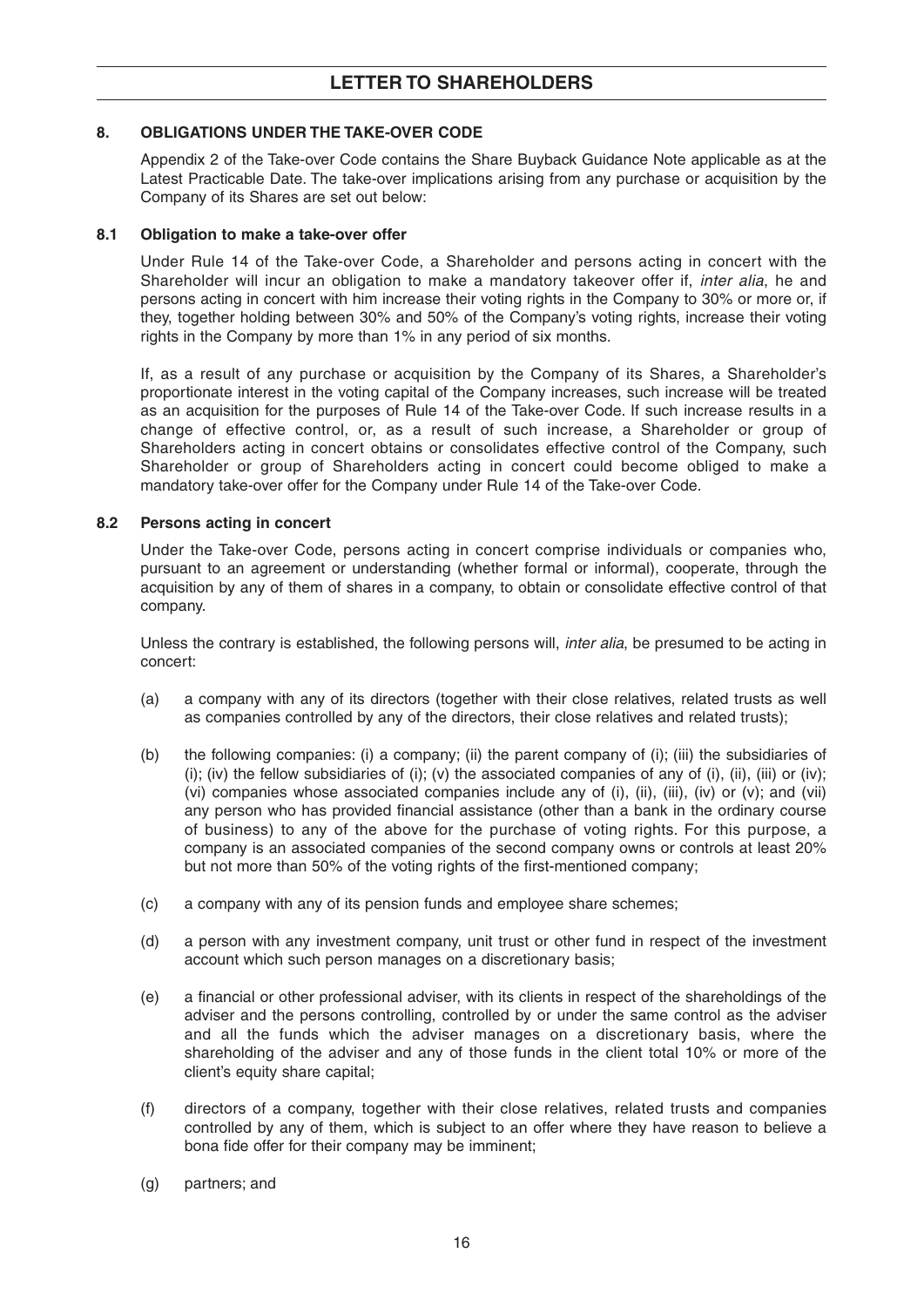(h) an individual with his close relatives, his related trusts, and any person who is accustomed to act according to his instructions, companies controlled by any of the above and any person who has provided financial assistance (other than a bank in the ordinary course of business) to any of the above for the purchase of voting rights.

The circumstances under which Shareholders of the Company (including Directors) and persons acting in concert with them respectively will incur an obligation to make a take-over offer under Rule 14 of the Take-over Code after a purchase or acquisition of Shares by the Company are set out in Appendix 2 of the Take-over Code.

#### **8.3 Effect of Rule 14 and Appendix 2 of the Take-over Code**

In general terms, the effect of Rule 14 and Appendix 2 of the Take-over Code is that, unless exempted, Directors and persons acting in concert with them will incur an obligation to make a take-over offer for the Company under Rule 14 if, as a result of the Company purchasing or acquiring its Shares, the voting rights of such Directors and their concert parties would increase to 30% or more, or if the voting rights of such Directors and their concert parties fall between 30% and 50% of the Company's voting rights, the voting rights of such Directors and their concert parties would increase by more than 1% in any period of six months.

Under Appendix 2 of the Take-over Code, a Shareholder not acting in concert with the Directors will not be required to make a take-over offer under Rule 14 if, as a result of the Company purchasing or acquiring its Shares, the voting rights of such Shareholder in the Company would increase to 30% or more, or, if such Shareholder holds between 30% and 50% of the Company's voting rights, the voting rights of such Shareholder would increase by more than 1% in any period of six months.

Such Shareholder need not abstain from voting in respect of the resolution authorising the proposed renewal of the Share Buyback Mandate.

However, Shareholders will be subject to the provisions of Rule 14 of the Take-over Code if they acquire Shares after the buyback of Shares by the Company. For this purpose, an increase in the percentage of voting rights as a result of the buyback of Shares by the Company will be taken into account in determining whether a Shareholder and persons acting in concert with him have increased their voting rights by more than 1% in any period of six months.

Shareholders (including Directors) and their concert parties who hold more than 50% of the Company's voting rights are under no obligation to make a take-over offer if the voting rights of such Shareholders and their concert parties were to increase as a result of the Company purchasing or acquiring Shares.

#### **8.4 Applicability of Rule 14 and Appendix 2 of the Take-over Code**

Based on interests of the Directors and the Substantial Shareholders in the Shares as at the Latest Practicable Date as recorded in the Register of Directors' Shareholding and the Register of Substantial Shareholding as set out in Section 10 below, none of the Substantial Shareholders would become obliged to make a take-over offer under Rule 14 of the Take-over Code as a result of the purchase or acquisition by the Company of the maximum limit of 10% of its issued Shares.

As at the Latest Practicable Date, Tan Pong Tyea (a Director and Substantial Shareholder) owns or controls an aggregate of approximately 62.74% of the voting rights of the Company (comprising a direct interest of 51.79% and a deemed interest of 10.95%, as more particularly set out in Section 10.1 below).

Assuming that there is no change in the direct and deemed interests of Tan Pong Tyea in the Company, the purchase or acquisition by the Company of the maximum limit of 10% of its issued Shares will result in an increase in his aggregate voting rights of the Company from approximately 62.74% to approximately 69.72%, ie. his aggregate voting rights will remain above 50%.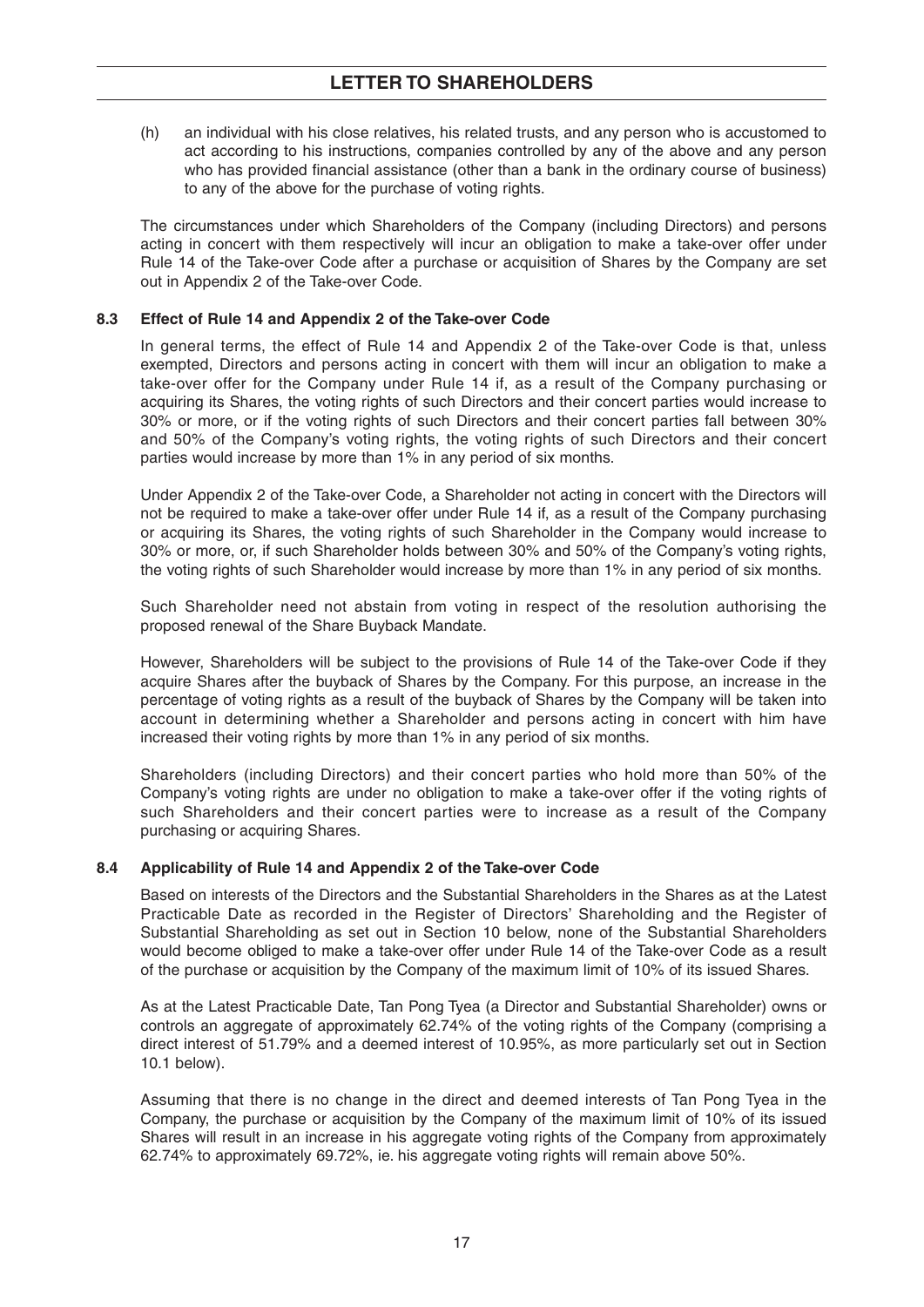## **9. OBLIGATIONS UNDER THE LISTING MANUAL**

#### **9.1 Listing Rules**

The Listing Manual specifies that a listed company shall announce all purchases or acquisitions of its shares to the SGX-ST not later than 9.00 a.m., (a) in the case of a Market Purchase, on the Market Day following the day of purchase or acquisition of any of its shares and (b) in the case of an Off-Market Purchase under an equal access scheme, on the second Market Day after the close of acceptances of the offer. Such announcement currently requires the inclusion of details of, inter alia, the total number of shares purchased, the purchase price per share or the highest and lowest prices paid for such shares, as applicable.

#### **9.2 Suspension of Share Buyback**

While the Listing Manual does not expressly prohibit any purchase of shares by a listed company during any particular time or times, because the listed company would be regarded as an "insider" in relation to any proposed purchase or acquisition of its issued shares, the Company will not undertake any purchase or acquisition of Shares pursuant to the Share Buyback Mandate at any time after a price sensitive development has occurred or has been the subject of a decision until the price sensitive information has been publicly announced. In particular, in line with the best practices on securities dealings stipulated in the Listing Manual, the Company will not deal in the Shares during the period commencing two weeks before the announcement of the Company's financial statements for each of the first three quarters of its financial year, or one month before the announcement of its full year results, and ending on the date of announcement of the relevant results.

## **9.3 Listing Status on the SGX-ST**

The Listing Manual requires a listed company to ensure that at least 10% of the total number of issued shares (excluding preference shares, convertible equity securities and treasury shares) in a class that is listed must be held by public Shareholders. As at the Latest Practicable Date, 253,033,008 Shares, representing approximately 31.36% of the issued Shares, are held by public Shareholders. Assuming that the Company purchases or acquires its Shares through Market Purchases up to the full 10% limit as authorised pursuant to the Share Buyback Mandate from the public, the number of Shares in the hands of the public would be reduced to 172,337,201 Shares, representing approximately 23.73% of the reduced issued share capital of the Company. Accordingly, the Company is of the view that there is a sufficient number of issued Shares held in the hands of the public which would permit the Company to undertake purchases or acquisitions of its issued Shares up to the full 10% limit pursuant to the Share Buyback Mandate without affecting the listing status of the Shares on the SGX-ST, and that the number of Shares remaining in the hands of the public will not fall to such a level as to cause market illiquidity. The Directors will ensure that the Company does not effect a purchase of Shares if the purchase of Shares would result in the number of Shares remaining in the hands of the public falling to such a level as to cause market illiquidity or adversely affect the listing status of the Company. Before deciding to effect a purchase of Shares, the Directors will ensure that, notwithstanding such purchase, a sufficient float in the hands of the public will be maintained to provide for an orderly market for trading in the Shares.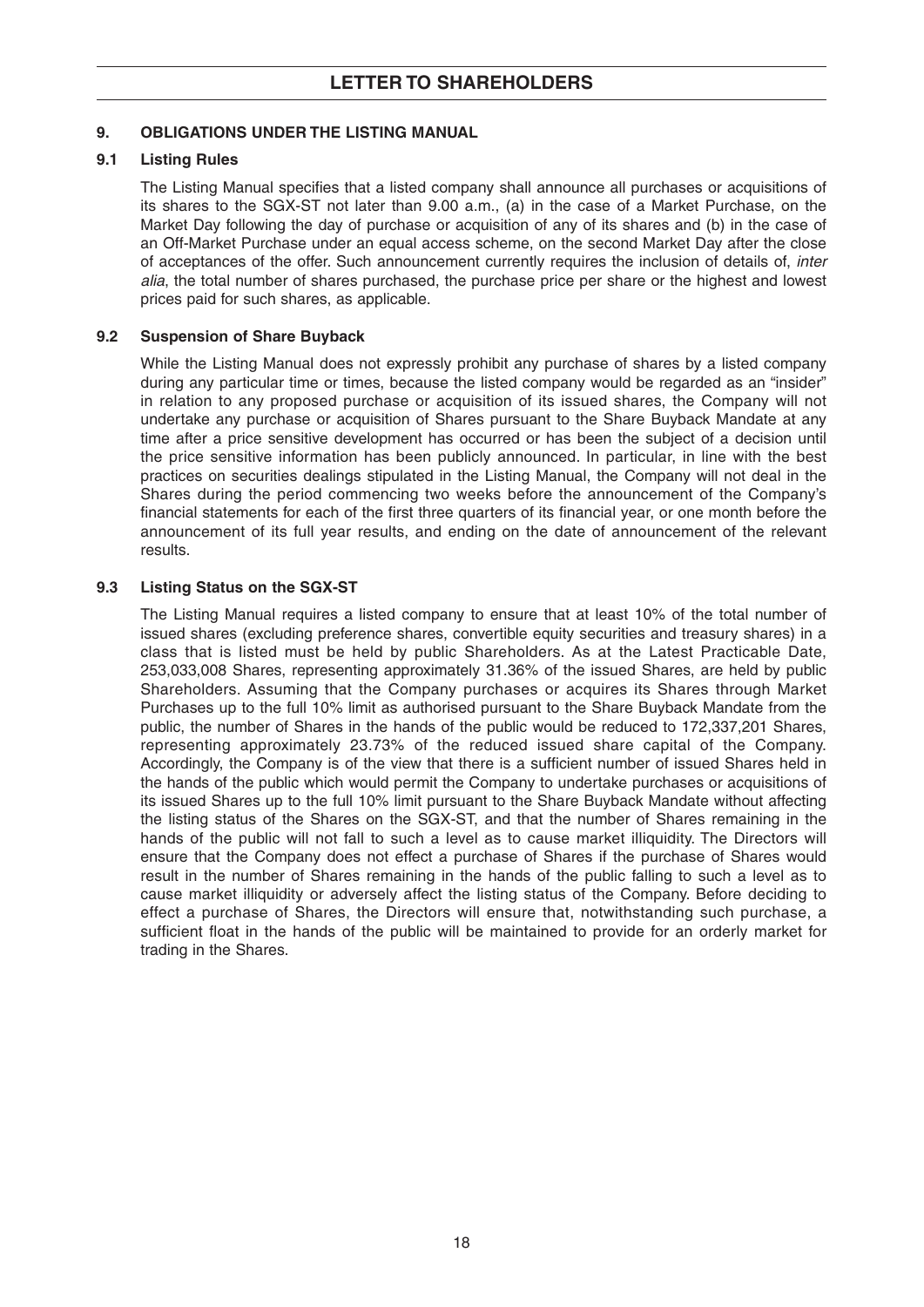#### **10. INTERESTS OF THE DIRECTORS AND SUBSTANTIAL SHAREHOLDERS**

#### **10.1 Interests in Shares**

The interests of the Directors and the Substantial Shareholders in the Shares as at the Latest Practicable Date as recorded in the Register of Directors' Shareholding and the Register of Substantial Shareholding maintained under the provisions of the Companies Act, are set out below:

|                                                             | <b>Direct Interest</b> |                   | <b>Deemed Interest</b> |                   |
|-------------------------------------------------------------|------------------------|-------------------|------------------------|-------------------|
| <b>Directors</b>                                            | <b>No. of Shares</b>   | $\frac{9}{6}$ (1) | <b>No. of Shares</b>   | $\frac{9}{6}$ (1) |
| Tan Pong Tyea <sup>(2)</sup>                                | 417,960,700            | 51.79             | 88,393,051             | 10.95             |
| Cai Wenxing <sup>(3)</sup>                                  |                        |                   | 70,933,592             | 8.79              |
| Lien Kait Long                                              | 75,000                 | 0.01              |                        |                   |
| Mak Yen-Chen Andrew                                         |                        |                   |                        |                   |
| Lim Kuan Meng                                               |                        |                   |                        |                   |
| Tan Sooh Whye                                               |                        |                   |                        |                   |
| (alternate to Tan Pong Tyea) (4)                            | 10,600,000             | 1.31              | 4,209,500              | 0.52              |
| Cai Wenting                                                 |                        |                   |                        |                   |
| (alternate to Cai Wenxing)                                  | 23,716,216             | 2.94              |                        |                   |
| <b>Substantial Shareholder(s)</b><br>(other than Directors) |                        |                   |                        |                   |
| Ruben Capital Ventures Limited <sup>(5)</sup>               | 48,338,997             | 5.99              |                        |                   |

#### **Notes:**

- (1) Based on the total number of issued shares excluding treasury shares as at the Latest Practicable Date
- (2) Tan Pong Tyea is deemed interested in the 88,393,051 Shares which comprise his deemed interest in (a) the 48,338,997 Shares held by KGI Fraser Securities Pte. Ltd. by virtue of his 79.21% equity interest in Ruben Capital Ventures Limited; (b) the 22,594,595 Shares held by Longzhu Oilfield Services Limited which is 50% owned by Real Trek Pacific Limited which is in turn wholly-owned by Tan Pong Tyea; and (c) the 17,459,459 Shares held by Camelot Capital Consultants Ltd which is wholly-owned by Tan Pong Tyea.
- (3) Cai Wenxing is deemed interested in the 70,933,592 Shares which comprise his deemed interest in (a) the 22,594,595 Shares held by Longzhu Oilfield Services Limited in which he holds a 50% equity interest; and (b) the 48,338,997 Shares held by KGI Fraser Securities Pte. Ltd. by virtue of his 20.79% equity interest in Ruben Capital Ventures Limited.
- (4) Tan Sooh Whye has a direct interest in 10,600,000 Shares, of which 600,000 Shares are held on trust for her children. Further, she is deemed interested in the 4,209,500 Shares which comprise (a) 3,209,500 Shares held by Wong Cheung Chai who is her spouse and (b) 1,000,000 Shares held by Axapointe Ltd, a company controlled by her spouse, Wong Cheung Chai.
- (5) Ruben Capital Ventures Limited's interest in the 48,338,997 Shares is held in the name of KGI Fraser Securities Pte. Ltd. The equity interest in Ruben Capital Ventures Limited is held by Tan Pong Tyea as to 79.21% and Cai Wenxing as to 20.79%.

#### **10.2 Interests in Warrants**

The warrants issued by the Company pursuant to the Deed Poll dated 19 November 2013 expired on 17 June 2016. As at the Latest Practicable Date, there are no outstanding warrants in respect of the Company.

#### **11. PREVIOUS SHARE BUYBACKS**

In the 12 months preceding the Latest Practicable Date, the Company purchased 2,538,700 Shares by way of Market Purchases pursuant to the previous Share Buyback Mandate granted at the AGM held on 30 July 2015. The highest and lowest price paid was S\$0.1950 and S\$0.15791 per Share respectively. The total consideration paid for all the purchases was S\$446,918.04 (excluding related expenses)